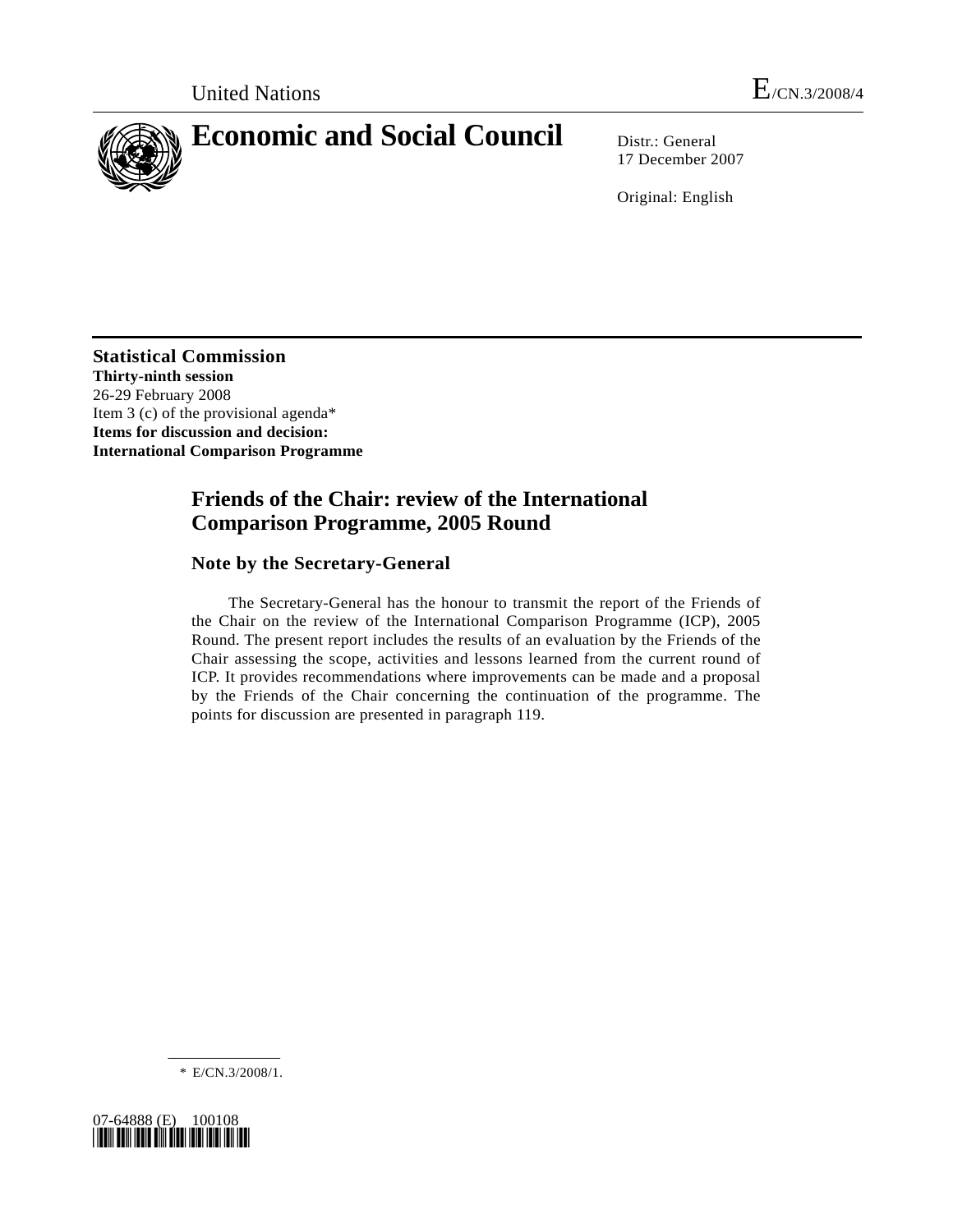# **Report of the Friends of the Chair: review of the International Comparison Programme, 2005 Round**

# Contents

|      |                 |     |                                                                | Paragraphs | Page           |
|------|-----------------|-----|----------------------------------------------------------------|------------|----------------|
| I.   |                 |     |                                                                |            | 3              |
| II.  |                 |     |                                                                |            | 3              |
|      | A.              |     |                                                                | $4 - 7$    | 3              |
|      | <b>B.</b>       |     |                                                                | $8 - 19$   | $\overline{4}$ |
|      |                 | 1.  |                                                                | $8 - 14$   | 4              |
|      |                 | 2.  |                                                                | $15 - 17$  | 5              |
|      |                 | 3.  |                                                                | $18 - 19$  | 6              |
| III. |                 |     | $20 - 51$                                                      | 6          |                |
|      | А.              |     |                                                                | $21 - 25$  | 7              |
|      | <b>B.</b>       |     |                                                                | $26 - 51$  | 8              |
|      |                 | 1.  |                                                                | $30 - 45$  | 8              |
|      |                 | 2.  |                                                                | $46 - 51$  | 11             |
| IV.  |                 |     |                                                                | $52 - 112$ | 12             |
|      | A.              |     |                                                                | $52 - 85$  | 12             |
|      |                 | 1.  |                                                                | $55 - 60$  | 13             |
|      |                 | 2.  |                                                                | $61 - 72$  | 14             |
|      |                 | 3.  | The role of the OECD/Eurostat programme with the Global Office | $73 - 79$  | 17             |
|      |                 | 4.  |                                                                | $80 - 85$  | 18             |
|      | <b>B.</b>       |     |                                                                | $86 - 89$  | 19             |
|      | $\mathcal{C}$ . |     |                                                                | $90 - 96$  | 20             |
|      | D.              |     |                                                                | $97 - 107$ | 21             |
|      | Ε.              |     |                                                                | 108-112    | 23             |
| V.   |                 |     |                                                                |            | 25             |
| VI.  |                 | 119 |                                                                |            | 26             |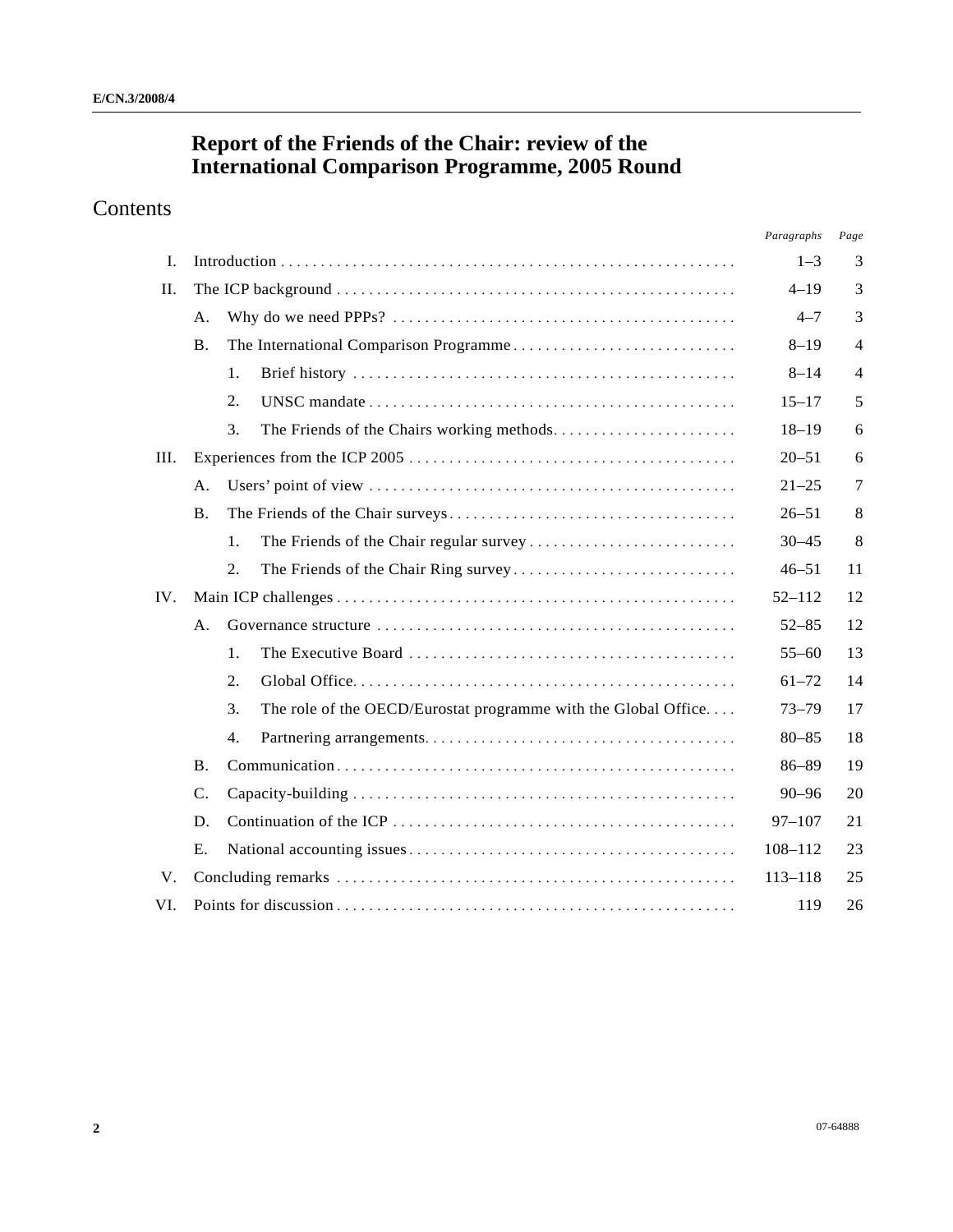# **I. Introduction**

1. The Friends of the Chair (FOC) report provides a review of the International Comparison Programme (ICP), governance structure and experiences as perceived by parties involved. The review is partly based on self-assessment reports from the organizations that are part of the governance structure, such as the Global Office/World Bank and reports from the Regional Agencies. The report provides a review of the partnering arrangements based on material received from the institutions involved and evaluates initiatives for capacity-building. Moreover, the report draws conclusions based on survey results, reflecting on experiences of the participating countries.

2. The final evaluation of how the ICP governance in general has worked depends upon the outcome and quality of the final results. Some regional results have been released presenting differences in price levels and ranking according to the Gross Domestic Product (GDP) per capita. The regional results that have been published so far, and the final global results that will be released later this year, must, in addition, pass the in-depth analysis to be made by the user environment.

3. The report discusses ICP issues and provides recommendations in favour of the continuation of the ICP. These recommendations are partly based on the review of the users' point of view as concerns the ICP performed in August 2007. The FOC surveys provide relevant and important information on governance as experienced on regional and national levels. In part IV the focus is on main elements of the governance structure, and other challenges faced by the ICP, followed by a discussion on the continuation of the ICP. Policy implications and recommendations are emphasized in frames. Section V of the report contains concluding remarks.

# **II. The ICP background**

# **A. Why do we need PPPs?**

4. The basic idea behind purchasing power parity is revealed by its name. The idea is simply that a given amount of money should have the power to purchase the same amount of goods and services everywhere. However, as easy as it is to grasp the rationale behind the PPP idea, the practical computation of such parities is overwhelmingly hard. First, a major area of concern is the goods or services that cannot be traded, so one needs to clarify how to deal with non-tradables. Second, to identify identical goods and services across economies is a formidable challenge. Third, even if one would find similar goods, one is still left with the question of how to combine them into a representative consumer basket. Fourth, collecting prices sounds straightforward, but is far from it, especially when one considers the daunting task of collecting prices while holding quality constant. Finally, collecting and combining prices of one basket is a daunting task for any country. Needless to say, when one aims at constructing an apparatus intended to be followed and utilized in all countries across the globe, the problems multiply. Still, that is actually the ambition taken on board in the ICP.

5. By using PPPs as conversion factors, the resulting comparisons of GDP volumes enable us to measure the relative social and economic well-being of countries, monitor the incidence of poverty, track progress towards the Millennium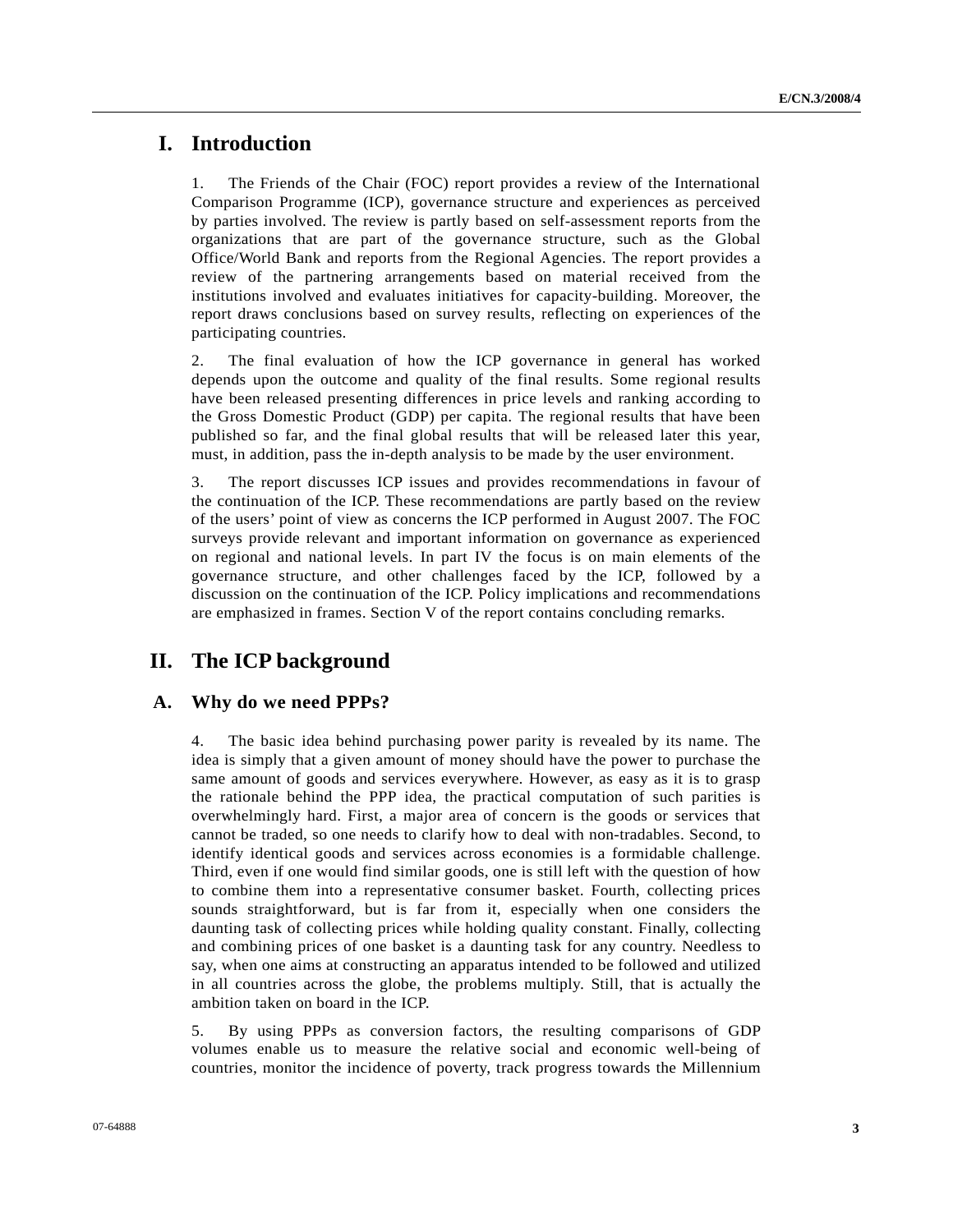Development Goals (MDGs) and target programmes effectively. PPPs also assist international markets by identifying the relative productivity and investment potential of different countries.

6. In addition, PPP-rates may be used as benchmark to establish exchange rates when new economies introduce new currencies. They may be used to forecast market exchange rates, under the additional assumption that market rates tend toward PPP-rates in the long run. The increased need for PPPs also arises from the evolvement of international voting rights and loan terms, and global climate change initiatives.

7. The PPP-adjusted GDP numbers are essential as complement to GDP measures in constant prices, complementary in the sense of providing comparisons in space (between countries) in addition to the more familiar comparisons in time (within a country). The two sets of estimates will play important roles in explaining economic growth in a world of rapidly expanding international trade and investment. Thus, PPP-adjusted GDP numbers will add substantially to the system of international economic statistics required to inform policymaking, monitoring and evaluation.

### **B. The International Comparison Programme**

#### **1. Brief history**

<span id="page-3-2"></span><span id="page-3-1"></span><span id="page-3-0"></span>**\_\_\_\_\_\_\_\_\_\_\_\_\_\_\_\_\_\_** 

8. The ICP goes back to the late 1960s, starting with a small project comprising 10 countries in 1970. Further ICP rounds have been conducted in 1975, 1980, 1985, 1990 (only partial), and 1993. By the time of the last round, the ICP had become a global programme, covering 118 countries and all regions of the world.

9. Since 1985, the World Bank has had the role of global coordinator for the ICP in non-OECD (Organization for Economic Cooperation and Development) countries. The 2005 round of the ICP marks a turning point in the programme with the aim to meet criticisms levelled at the ICP and the quality problems summarized in the Ryten report.<sup>[1](#page-3-0)</sup>

10. The Ryten report forwarded an in-depth criticism of the ICP 1993-1996 round mainly on detailed level. Much of the same criticisms were put forward in a report prepared by Castles,[2](#page-3-1) mainly working with European data and in Fombellida and Varjonen[3](#page-3-2) working with 1993 African data. The Ryten report was linked to a databreeding problem. The problem was due to poor management and supervision of country-level data collection, data editing and processing and the lack of coordination between national statistical institutes (NSI) and the regional coordinators. The problems in turn caused the lack of credibility among stakeholders. The report also pointed at insufficient funding and the absence of a credible international coordinator and stressed the need for expanding the user environment.

<sup>1</sup> Report on evaluation of the International Comparison Programme (E/CN.3/1999/8, United Nations, New York, 1999) by Jacob Ryten.

<sup>2</sup> Review of the OECD-Eurostat PPP Programme (STD/PPP (97)5, OECD, Paris, 1997) by Ian Castles.

<sup>3</sup> Raimundo Fombellida and Seppo Varjonen, External Evaluation of the International Comparison Programme, African Region: Phase VI (Luxembourg, Eurostat, 1996).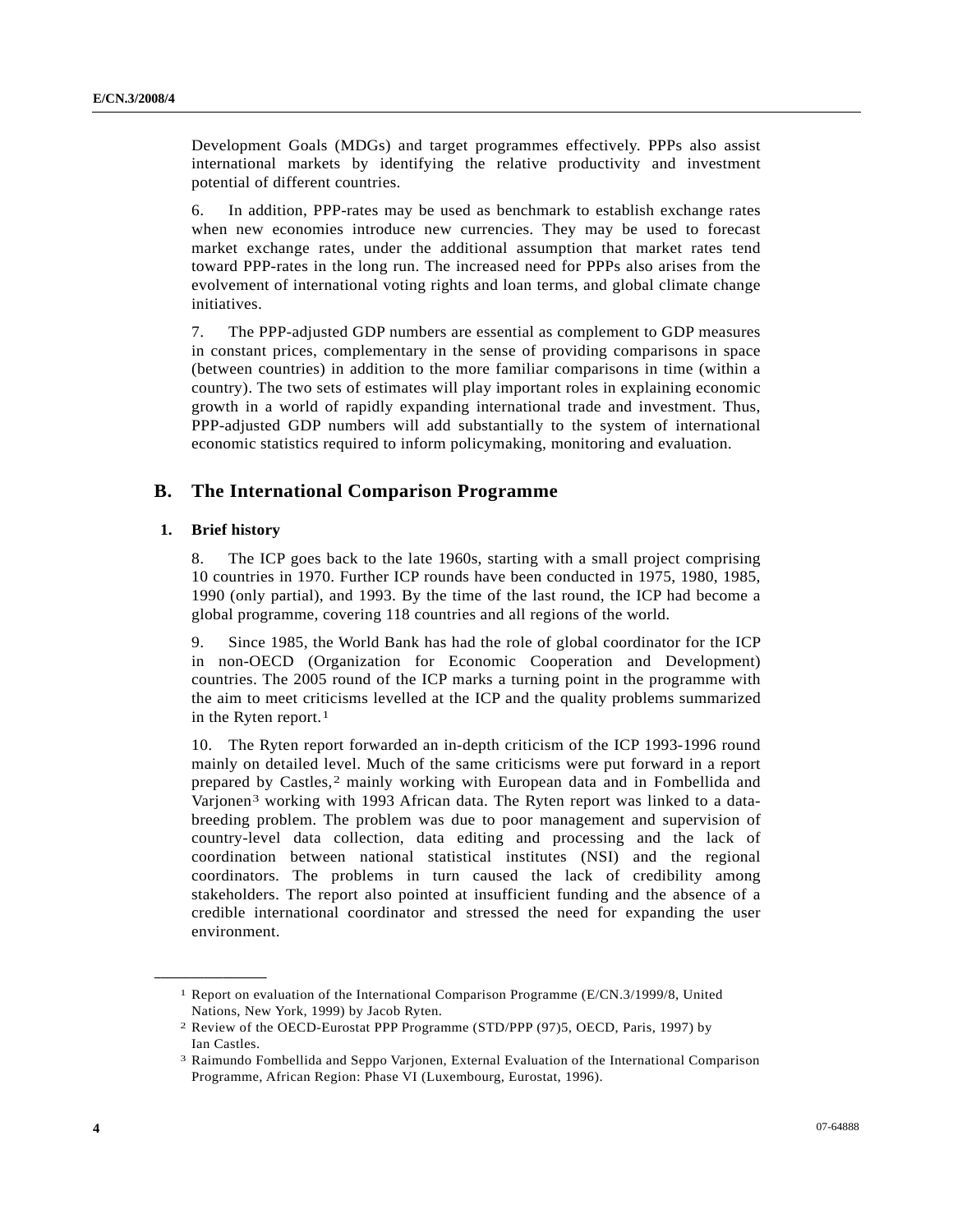11. Based on the recommendations of the Ryten report, a new strategic framework was prepared in 2000-2001 by the World Bank in collaboration with a number of international, regional and national agencies. The Global Office, located in the World Bank, has been responsible for the actual management and coordination of the 2005 round. NSIs have implemented the programme on the ground, under the general guidance and coordination of regional agencies.

12. The governance arrangements were addressed at the thirty-third session of the United Nations Statistical Commission (UNSC) in 2002 in a project proposal prepared by the World Bank with input from the FOC in place at that time. The proposal called for an international governing body, an advisory body, and an international secretariat.

13. The status report to the UNSC in 2003 described the new governance structure containing the ICP Executive Board, the Regional Coordinators and the ICP Council. An Executive Board was established in 2002 being responsible for the implementation of the overall strategic framework as well as monitoring progress. In a meeting in February 2003 the Board asked that the Global Office appoint a number of experts to serve on a Technical Advisory Group (TAG) to provide technical advice and monitor data quality. The Global Manager was assigned to the ICP Global Office in the World Bank in November 2002. Due to several reasons the ICP Council was not given high priority from the beginning. The issue was more firmly set on the Executive Board agenda in 2006 leading to a decision taking the Council out of the governance structure. The Council was replaced by a Forum to serve the need for communication with user environments and comprising the same groups of stakeholders. A first meeting for the Forum is scheduled to mid-2008.

14. The ICP is a large and complex statistical initiative. The ICP 2005 round covers five regions and 102 countries. The results will be combined with the OECD/Eurostat PPP programme covering 45 countries, bringing the total to about 150 countries. The programme uses a series of statistical surveys to collect price data for a basket of goods and services, covering all components of GDP.

#### **2. UNSC mandate**

15. At its thirty-eighth session in 2007 the UNSC agreed to establish a Friends of the Chair (FOC), consisting of representatives of participating countries, constructed to evaluate the current ICP with respect to its scope and activities and make a proposal on the desirability of a new round.

16. Specifically, the FOC should seek to deliver:

 (a) An evaluation of the effectiveness of the global, regional, and national levels of governance in the implementation and conduction of the programme.

 (b) A review of the technical programme, including the ICP Handbook and the ICP Tool Pack.

(c) An evaluation of the first regional results.

17. In May 2007 the FOC received a draft framework for conducting the ICP review. The framework was divided in two phases: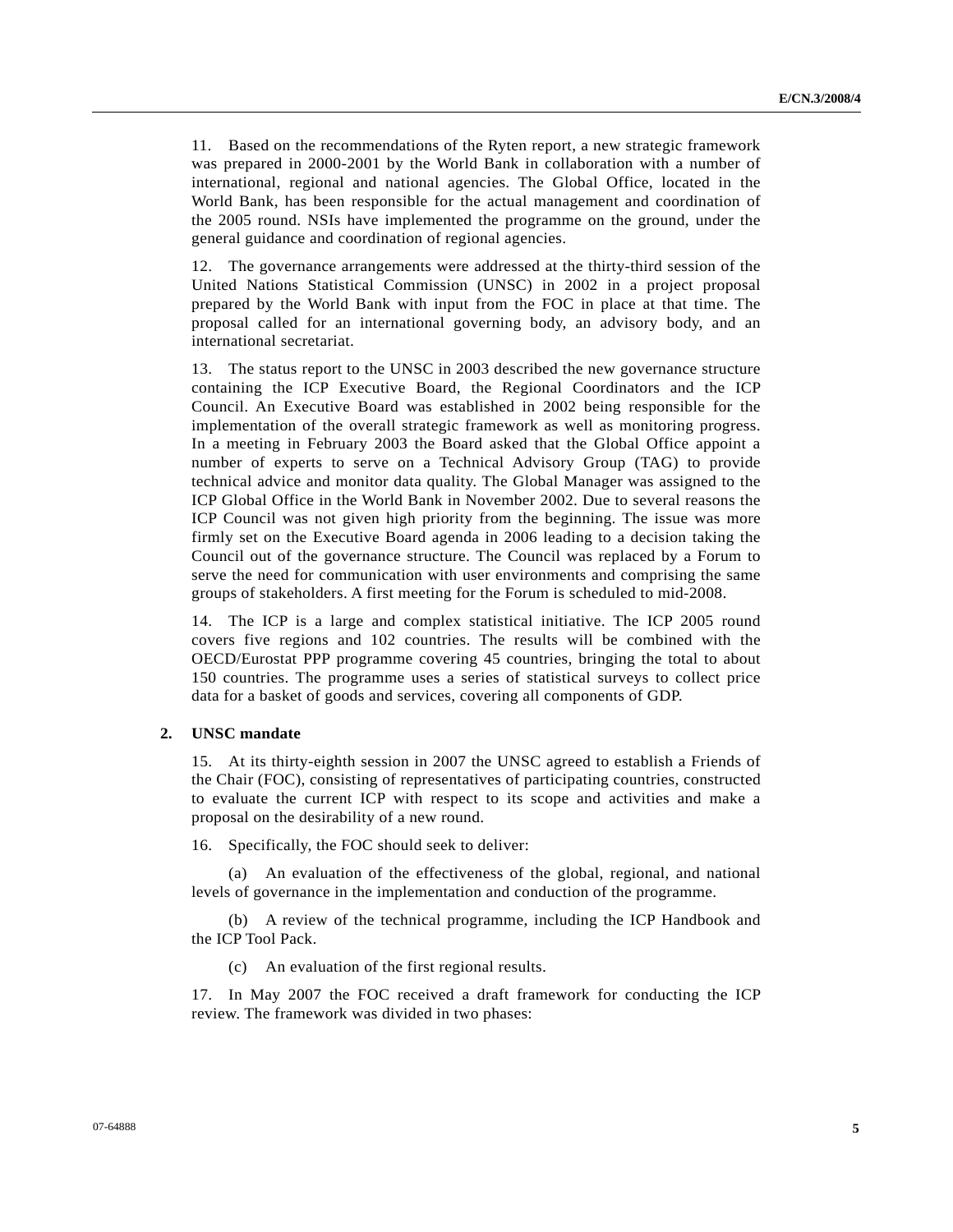(a) **Phase 1** should comprise a review of the ICP governance structure partly based on questionnaires surveying the participating countries' experiences during the 2005 round. In addition, self-assessment reports would be required from organizations being part of the governance structure, such as the Global Office/World Bank and the Regional agencies. This phase should also comprise a review of the users' general point of view as concerns the ICP taking into account that the 2005 round results would not be available until December 2007. The FOC should review lessons learned from the 2005 round and offer recommendations where improvements can be made. A report from phase 1 should be prepared and delivered in December 2007 for the thirty-ninth session of UNSC in February 2008.

 (b) **Phase 2** should comprise an overall evaluation of the current ICP round, including a closer evaluation of methodological issues and an overall assessment of quality based on the empirical results. A joint project involving FOC and ICP Executive Board should be decided drawing partly on external competence (outsourcing).

#### **3. The Friends of the Chairs working methods**

18. In Phase 1 the FOC review has focus on governance aspects in general, and special emphasis on governance aspects as experienced from a national perspective. Information about the ICP governance structure, the entities being involved, their roles and responsibilities and the communication is in large well documented. This comprises minutes from the meetings held in the Executive Board, the TAG and for the regional coordinators meetings. When it comes to governance in practise, as experienced on national level, less is known. Below, a brief overview of the sources used and the questionnaires that have been employed for the review is given.

A survey directed towards all countries participating in the regular ICP 2005 round. The questionnaire covers a number of subject areas with main focus on governance issues, such as the basis for decision-making and communication.

 (b) A survey comprising countries participating in the Ring comparison. The questionnaire follows the structure outlined for the regular questionnaire.

 (c) A request asking for the users' views on the ICP. This part comprises 45 international organizations.

 (d) Self-assessment reports prepared by the organizations involved in the present ICP round. This part comprises reports from the Global Office/World Bank, some of the regional agencies — and NSIs being involved in the partnering arrangements.

19. In addition to these instruments there have been meetings with the Global Office, World Bank, International Monetary Fund (IMF) and members of the TAG. Important additional background information have been found in the annual ICP reports to UNSC, the ICP handbook, operational manuals, Newsletter articles to mention some.

# **III. Experiences from the ICP 2005**

20. This section presents the surveys conducted and the main results.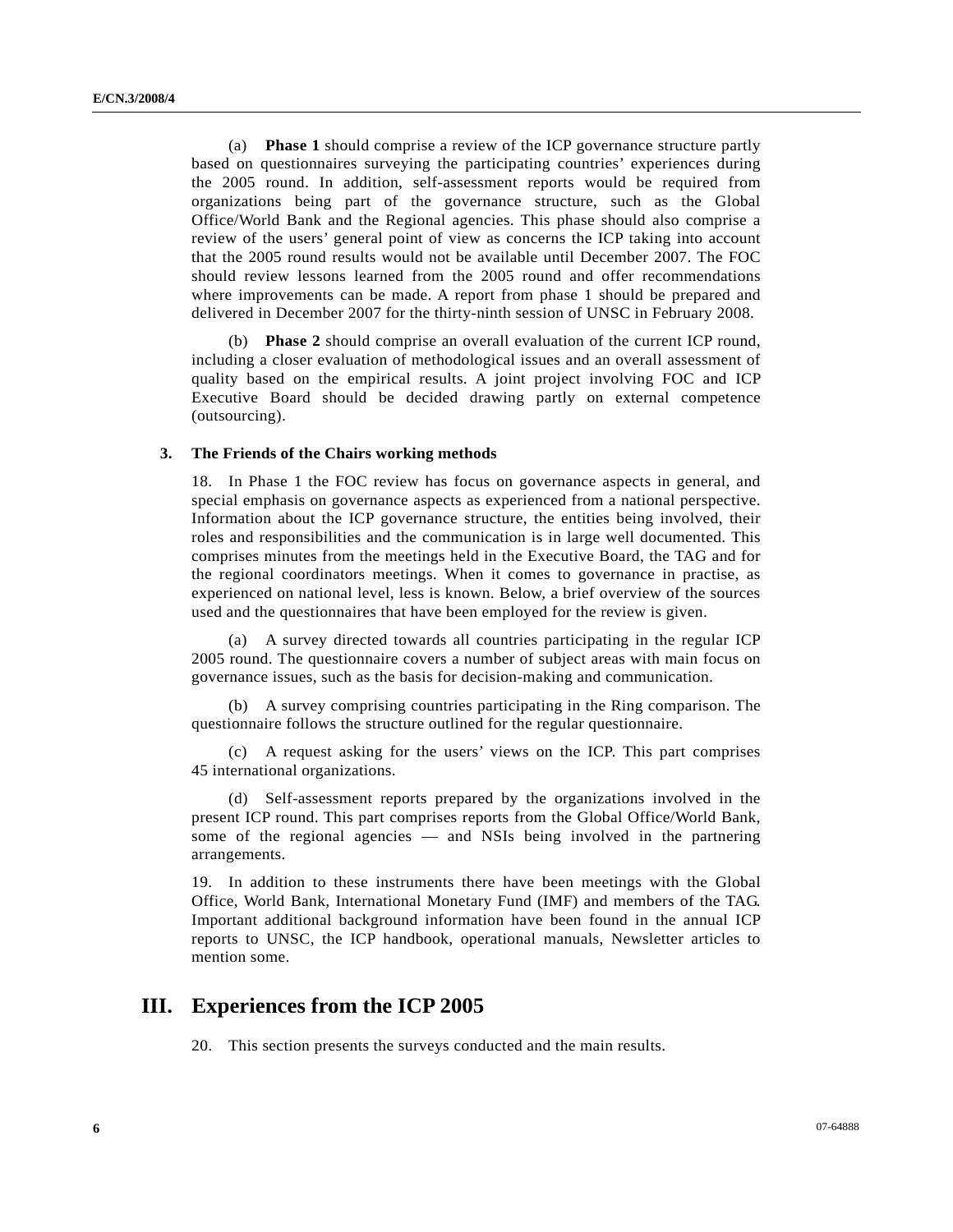# **A. Users' point of view**

21. On 8 June 2007, a letter from the convenor of the FOC group was sent out to 45 international organizations asking for their view as users of PPPs produced by the ICP. The users were asked to give a brief view of the organization's current and future needs for PPPs and PPP-based indicators and by answering the following questions:

 (a) The organization's actual or intended use of these indicators. Are they used as a basis for actual decision-making, or are they needed primarily for analytical purposes, for example in research?

 (b) Does your organization intend to include PPP-based indicators in any of your regular publications?

 (c) What is your organization's opinion on the desirability of another ICP round (tentatively scheduled for 2010)?

(d) Does your organization have any views on ICP at the more general level?

22. It is a common view expressed by the users that the availability of high quality PPP and PPP-related indicators are important. PPPs are used for commercial purposes, policy-making, but even more frequent in research and for analytical purposes. It is emphasized that PPPs are used as a benchmark for making international comparisons for economic policy making or economic analysis.

23. The majority of the users publish PPP-based indicators. The demand for the indicators seems high and is assumed to increase in the future given the process of globalization of the world economy. Indicators measuring standards of living and poverty are frequently demanded. As the forecasts of regional poverty levels receive strong public attention, United Nations Conference on Trade and Development (UNCTAD) would even support the computation of poverty-specific PPPs.

24. The ICP is seen as a valuable and major step forward, and the answer to whether there should be another round of ICP in 2010 is unarguably affirmative. It is emphasised that this is feasible only as long as the data are timely, reliable and available across a large number of countries. The opinion is expressed that in future the list of developing countries participating should be expanded.

25. A close cooperation between the United Nations and the World Bank in calculating PPPs is appreciated. The alternative, a number of uncoordinated PPP adjustments, which may differ substantially among various institutions, is clearly unwanted. The substantial initial costs of building consensus on methodologies, and in training national experts, are viewed as strong arguments for continuing the present programme. It is mentioned that PPP data could be more disaggregated, e.g. for GDP components, including imports and exports. It is also important that the methodology for the compilation of PPPs is comparable across the European Union (EU), the OECD and the rest of the world. Therefore, a continued strong cooperation between the OECD/Eurostat and the ICP should be emphasised. Further convergence of methods and possible integration of different programmes seem desirable.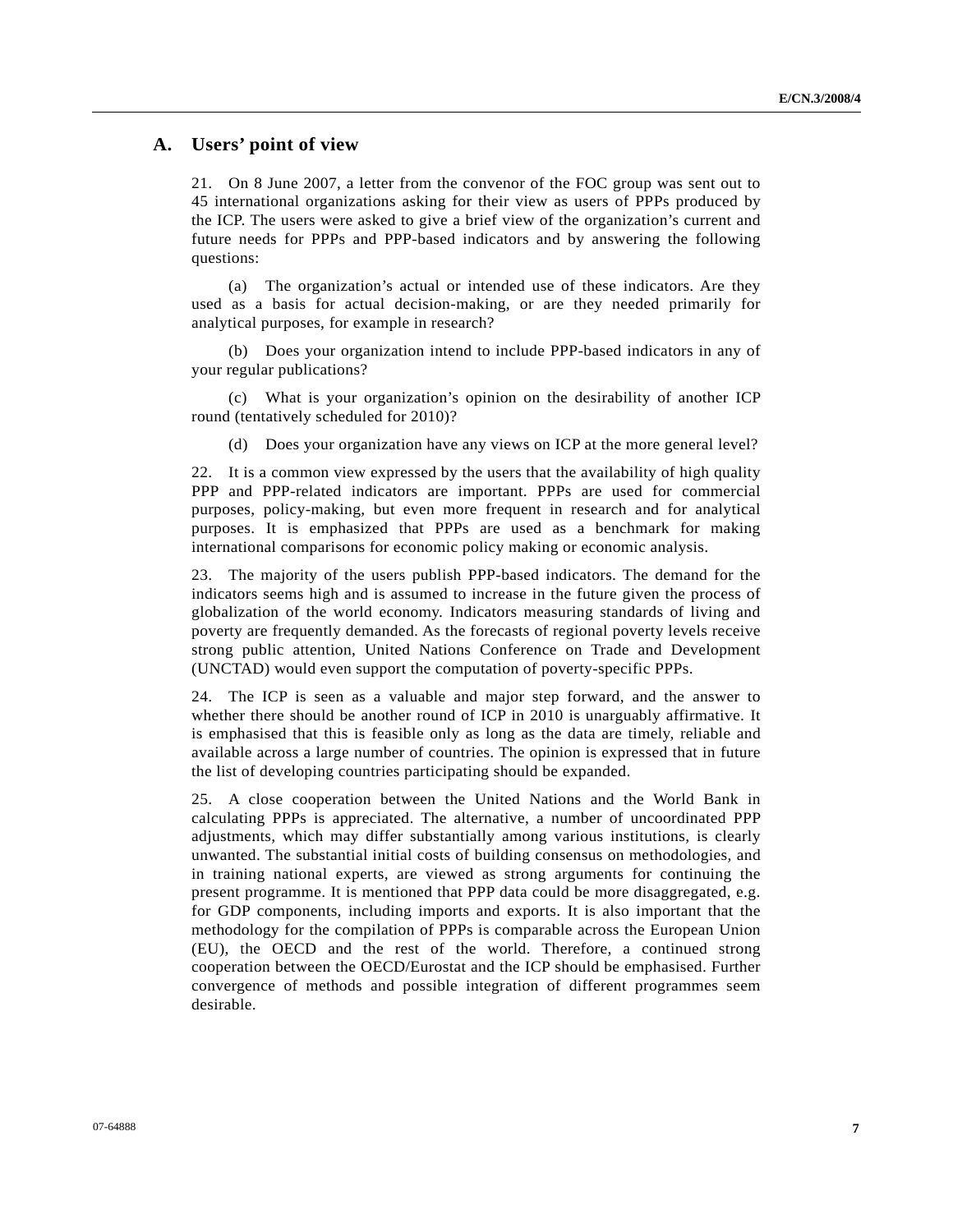### **B. The Friends of the Chair surveys**

26. The FOC have conducted two surveys:

 (a) The *Regular survey* covering all countries participating in the ICP 2005 round.

(b) The *Ring survey* covering countries taking part in the Ring comparison.

27. The regional agencies or coordinators are part of the survey populations. Both surveys have a focus on governance.

28. The main results from the two surveys are presented below, with focus on general governance issues. Where relevant, links have been drawn to the more technical parts of the surveys to underline the variations found in responses.

29. A more detailed document presenting the surveys, the methods and results will be prepared and made available as a room document at the thirty-ninth session of UNSC in February 2008.

#### **1. The Friends of the Chair regular survey**

30. The survey population encompasses all 147 countries participating. The ICP covers 6 regions — number of countries participating given in parenthesis: Africa (48), Asia-Pacific (23), Western Asia (11), Latin America (10) and Commonwealth of Independent States (CIS) (10). The Eurostat/OECD group (45) has for decades been organised outside the ICP.

31. The first five regions (ICP group) are under the auspices of the ICP and managed from the Global Office. Regional agencies — being part of the governance structure — have the responsibility for the intra regional coordination — support to participating countries.

32. By the end of October 2007 77 countries have replied. Of these, 19 are from Africa, 15 from Asia-Pacific, 3 from Latin America, 3 from Western Asia, 4 from CIS and 33 countries have participated in the Eurostat/OECD region. The overall response rate is 53 per cent though differing somewhat across regions. Most of the large countries (in population and economy) have responded; 68 of the countries responding have participated on the basis of a full GDP coverage, while 9 countries have participated in the consumption part only or on a test basis.

#### **Premises for participation in future ICP surveys**

33. A large majority of the ICP group countries are satisfied (41 out of 44) with their participation in the 2005 round and confirms that they would participate in a next round based on the current round experiences.

34. Comments from the countries confirm that the ICP has had wide positive effects on the national statistical programmes — both in the field of price statistics and national accounts (NA). The ICP meant substantial contributions in building national statistical capacities (institutional and technical) both in larger and smaller countries. Credit is also given to many of the regional agencies for their support both financially and in providing assistance on technical/methodological problems. Participants also honour the work done in improving the statistical base for cross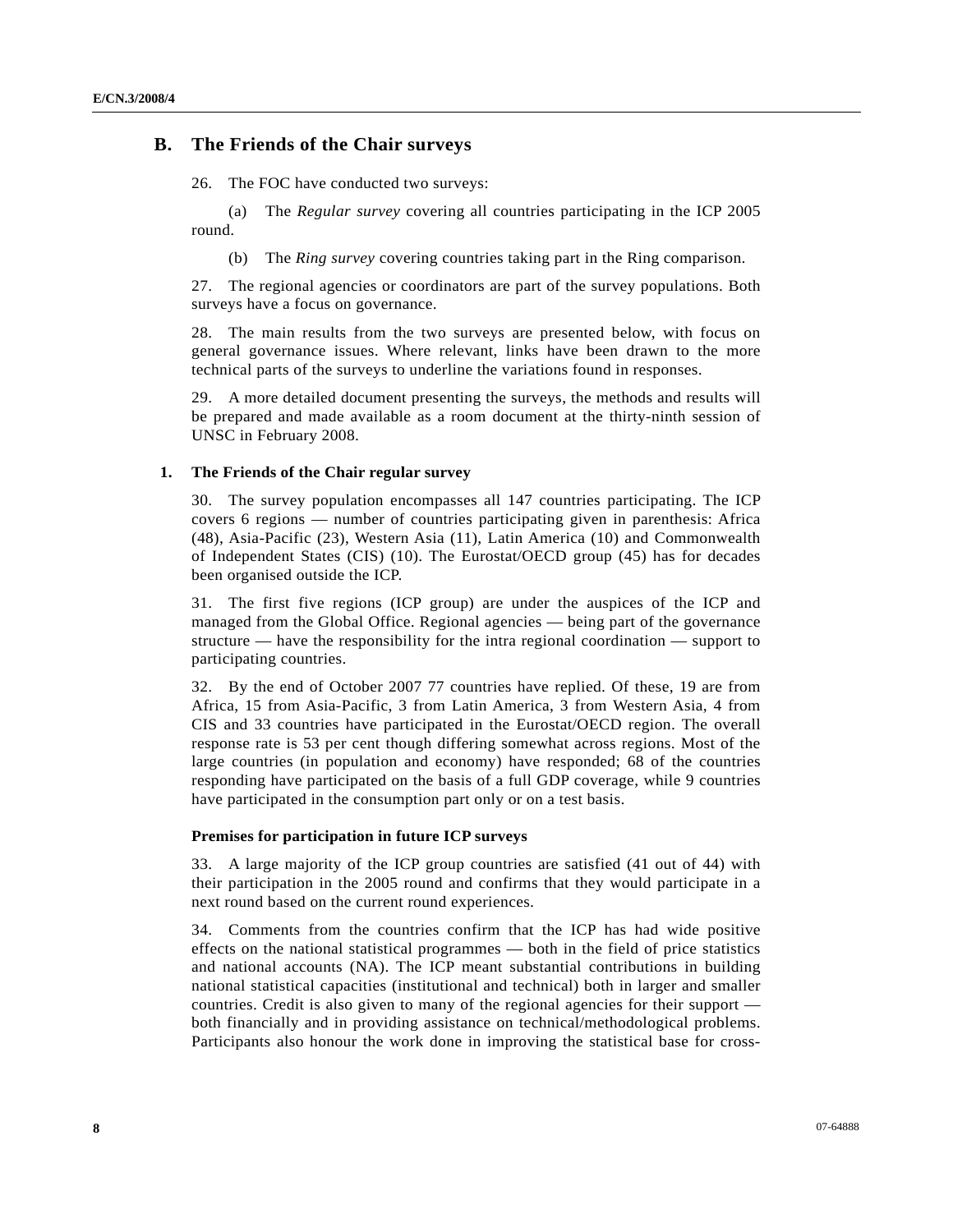country comparisons as well as the contribution from the programme to improve the statistical basis for enlightening poverty problems.

35. The countries not being satisfied or reluctant as concerns future participation have in common that they are newcomers or fairly new to the ICP. They include also large economies in their respective regions. A few comments from a couple of the countries could be forwarded to give some insight to the positions taken:

 "*In spite of all shortcomings and limitations of the data, it is appreciated that a lot of efforts has been put in the current phase of ICP to overcome the problems faced in the earlier rounds. However, keeping in view the multifarious complexities involved in this gigantic exercise of computing PPPs, we have still to traverse quite a long path before these numbers are considered reliable and representing the ground realities*."

 "*But many practical problems have lowered the accuracy and quality of PPPs, for instance, deviation from the basic ICP principle that representativity and comparability in ICP should be balanced, because of wide differences in levels of economic development, income and consumption modules among participating countries in the Asia Pacific region, nothing to do for guidance on quality adjustment. It is obvious that the PPPs from the current ICP round underestimated the price level of our country. Problems encountered in this round of ICP must be urgently resolved prior to the next round*."

36. The critical comments also include governance issues regarding how the centrally managed surveys (housing, construction) were conducted. The points made on methodological and structural issues as well urge for action before launching a new ICP round.

#### **Some general governance issues**

37. As concerns the attitudes on whether the communication on the various aspects of the programme was effective, a majority of the countries (65 out of 77) are positive. A similar share of countries answer that there were sufficient opportunities to provide input into decisions made. The shares are in large the same within the ICP group and the OECD/Eurostat group.

38. The overall positive attitude is noticeable, considering that the ICP survey programme was delayed from the start. The ongoing process of developing new methodology created problems in several ways and further delays. Although the benchmark year was adjusted from 2003 to 2005 the communication processes ran short of time. The overall results might reflect that the participants have adapted to the changes in the premises.

39. Some of the participants, however, argue that communication and the decision process in periods have been unilateral and mandatory. To some extent, this reflects that a number of countries experienced large extra workloads due to delays in time schedules for parts of the survey programme. The same applies to important governance elements involved in how the centrally managed surveys were handled including the access to data collected.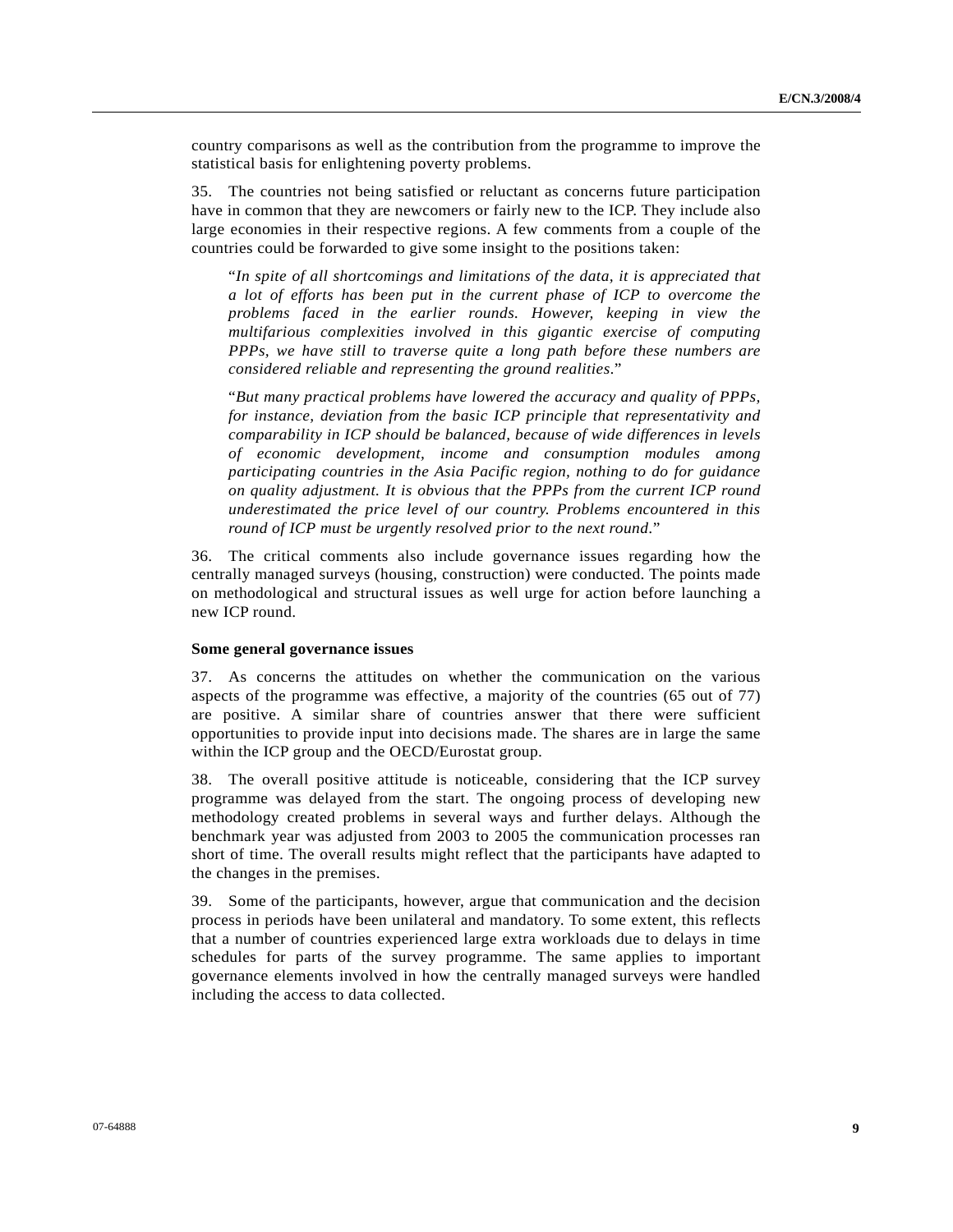The Global Office is responsible for establishing clear guidelines for how coordination between different levels should be carried out. A lesson learned is that the communication between regional and national coordinators needs to be improved.

40. Forty-nine out of 77 countries confirm that the various parts of the ICP had a significant impact on the workload of the NSIs. The share of the ICP group answering affirmative was 77 per cent while 45 per cent for OECD/Eurostat.

41. The extra workload was large for countries which had to price several hundred products outside their Consumer Price Index (CPI) baskets. For countries having well developed CPI systems and flexible resources for handling such situations this was handled without severe problems. For countries with less developed statistical systems the additional workload required resources not being available, causing further delays. Still, most countries understand that the ICP survey programme should cover additional products outside the national CPI baskets. A better balance should be found ensuring price comparisons across countries while keeping the extra burden to a minimum.

A lesson learned is that the extra workload pricing several hundred products outside their CPI baskets in the present round was too large.

42. In all regions the programmes have influenced the efforts towards integrating the ICP into the national statistical price programmes. Close to half of the countries (36 out of 77) confirm that such initiatives have been taken during the current round. For the ICP group 64 per cent of the countries report that such efforts have been taken. In the OECD/Eurostat group a corresponding share of countries is 24 per cent.

43. An important element of the ICP 2005 round has been the adoption of a full GDP coverage. This applies to most countries, while some minor countries have participated in the household consumption part only. For GDP components like housing and construction new/alternative methods were developed for which the adequate national statistical basis were not in place. Owing to this, parts of the survey programme have been conducted using a centrally managed approach, often without or only limited national involvement.

44. Most countries seem to accept the arguments for a central approach. The attitude is positive/mainly positive as concerns the centrally managed surveys. 55 per cent of the ICP group supports this concept. When responding to the more technical subject areas covering health products, education and government and housing a large majority in the ICP group — both small and large economies argue for increasing national involvement in future rounds. Some serious critics have been formulated by some of the larger economies.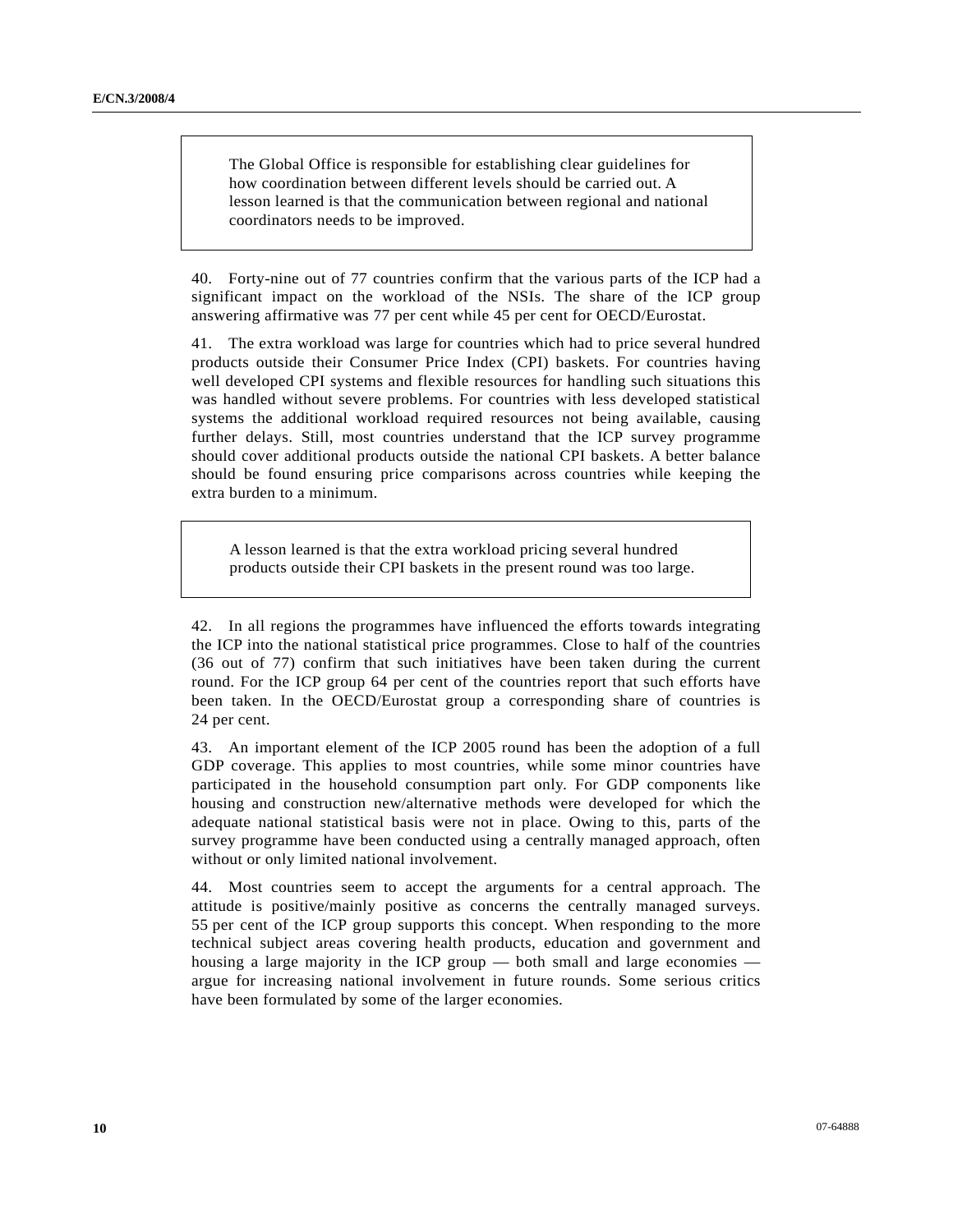A lesson learned is that the communication aspects involved in the centrally managed surveys require further attention.

45. The survey has revealed a discussion on ownership issues, especially within the ICP group. The comments provided by one of the countries could illustrate the perspective of the discussions.

 "*The issue of ownership is very important, particularly in the context of the PPP results being dependant not only on one's own country data but also on the data being furnished by other countries. The quality, coverage and conceptual issues and their uniform practice across the countries is essential for a country to own the ICP results. The responsibility of the participating country at present is mainly to provide reliable data of the respective country as per the specifications finalised by the implementing agency; but at the same time reliability of the PPP results depends upon the methodology followed and accuracy of data of other participating countries*.

*However, from the credibility point of view it is desirable to integrate ICP with the CPI. Also, as a participating country, we had reservations on the methodology followed in some areas, the reliability of data provided by some countries, and other conceptual and practical issues*."

#### **2. The Friends of the Chair Ring survey**

46. The Ring questionnaire was sent out to 17 countries all participating in the ICP Ring comparison plus the regional agencies and coordinators. By end of September 2007, 16 of the countries and 3 of the regional agencies have replied. In total the response rate is above 90 per cent. A number of qualified comments have been given.

#### **Premises for participation in future ICP surveys**

47. A large majority of the respondents are satisfied with their participation in the Ring comparison. 81 per cent (13 out of 16) are positive with the participation in the 2005 round.

48. Although, the attitude is mainly positive, it is not without reservations. The participating countries stress that the Ring comparison ran into a number of problems. Owing to delays in the regular ICP surveys, the Ring comparison started too late in the process and lost the flexibility needed to make adjustments underway. Problems with product specification, language problems, communication problems, too many consumption products on the list and differing product quality across regions etc. have all added to the national workload. A number of countries express doubts about the quality of price data collected for the Ring comparison.

49. A common concern of the countries is the lack of communication among the parties involved. There were in advance expectations that a common validation meeting comprising all Ring countries would contribute to solve some of the known problems with product lists and regional differences in product quality.

50. Most of the participating countries are of the opinion that the current experiences provide a basis for having a Ring comparison role in a next round.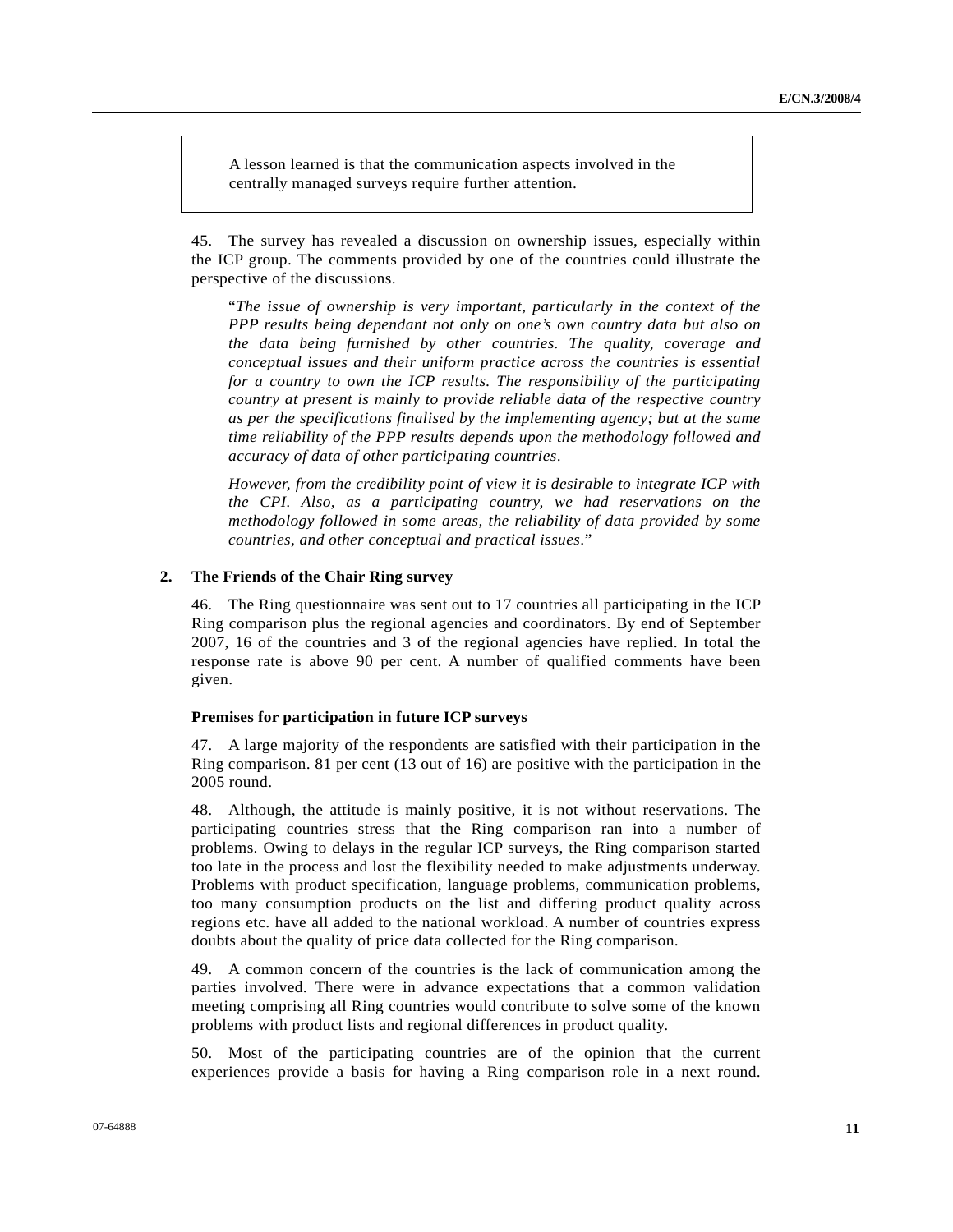Three of the countries look at this differently and express views against having such a role. Two of the countries pointing at the extra workload belong to the Eurostat/OECD group. The disclosure of data collected in the centrally managed surveys was the main issue for the ICP country.

A lesson learned is that the Ring programme needs to be carefully evaluated to determine the number of countries to include, and the number of products to be priced. It should not go forward without involving the countries in the product selection and data validation efforts.

51. Several of the countries provide suggestions for changes to be made in future Ring rounds. It is recommended that the participating countries should be selected at an early stage of the next ICP round. Decisions on product lists should be made at an early stage and combined with pre-surveying when needed. Initiatives need to be taken to improve communication — in all stages — within and across regions. A joint meeting including all participating countries should have high priority. It is argued that many of the data problems could have been identified and solved at an early stage. A seemingly minor issue — though actually very important — is that the Ring countries must have enough time for translation of the product lists. Separate funding for the Ring exercise seems required.

A lesson learned is that important aspects of communication fell short in the 2005 round. The issues should be discussed and decided on before launching a next round Ring survey.

# **IV. Main ICP challenges**

# **A. Governance structure**

52. An overall picture of the ICP governance structure is presented in the figure below. As mentioned in section II.B, the Executive Board is the decision-making and strategic body. The Global Office, being the secretariat of the Executive Board, is responsible for the overall coordination of the ICP. The TAG provides research and advice on technical issues and communicates closely with the Global Office. The Regional Offices coordinate and support the NSIs in implementing the comprehensive survey programmes. Regional Advisory Boards have been established for most regions.

53. The figure indicates the partnering arrangements between the regional agencies and one or more NSIs, which have proven to be very useful, and the OECD/Eurostat programme, being a separate programme and not a region within the ICP.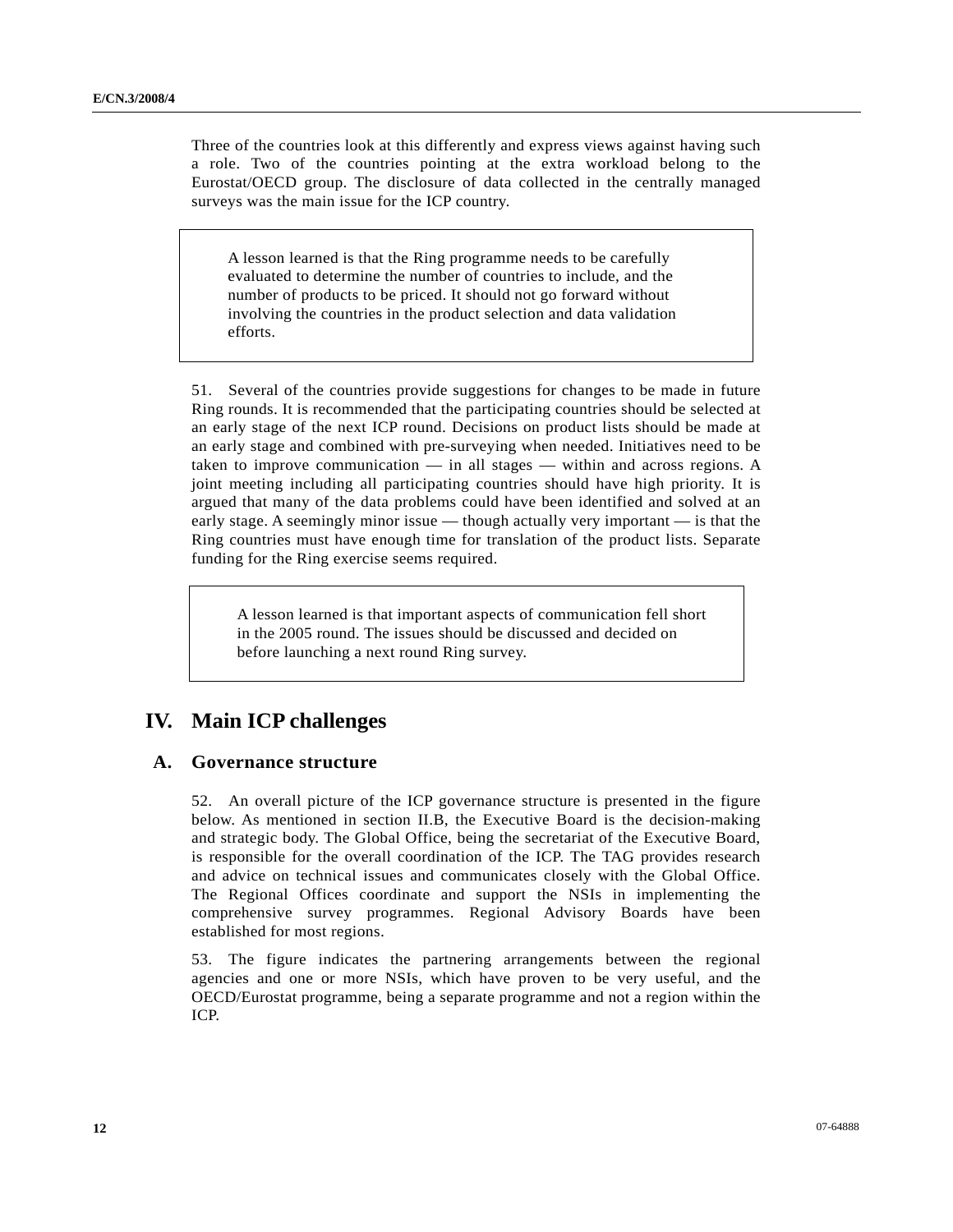

#### **Figure 1: Governance Structure**

54. Overall the governance structure has worked quite well, according to the responses of the parties involved. The designed structure has proven capable to handle some main challenges and problems previously discussed in reports to the UNSC. The new structure and the management initiatives taken have turned the ICP into an efficient global system, providing a solid basis for handling challenges in future rounds. However, there are some elements of the governance structure that needs to be evaluated or developed to improve the overall transparency and functioning of the system.

#### **1. The Executive Board**

55. At the beginning of a next ICP round the Executive Board representatives should be reconsidered.

56. Presentations of the roles and responsibilities of the Executive Board are found in the ICP Handbook and ICP website. Members of the Executive Board were initially appointed by the previous FOC group of the UNSC. A principle was that the membership of the Executive Board should reflect the composition of the regions taking part in the global programme, and all members were elected to serve for three years in their own individual capacities. In practise this is not how it turned out to be. The members of the Board represent their organizations and when a member was absent or left the organization, the replacement was from the same organization. These principles are also built into Memorandums of Understanding (MoU) with some organizations such as OECD/Eurostat.

57. The Board size limit is 16 members according to the ICP Handbook. The 2007 Board has 18 members of which two have limited participation. It is emphasised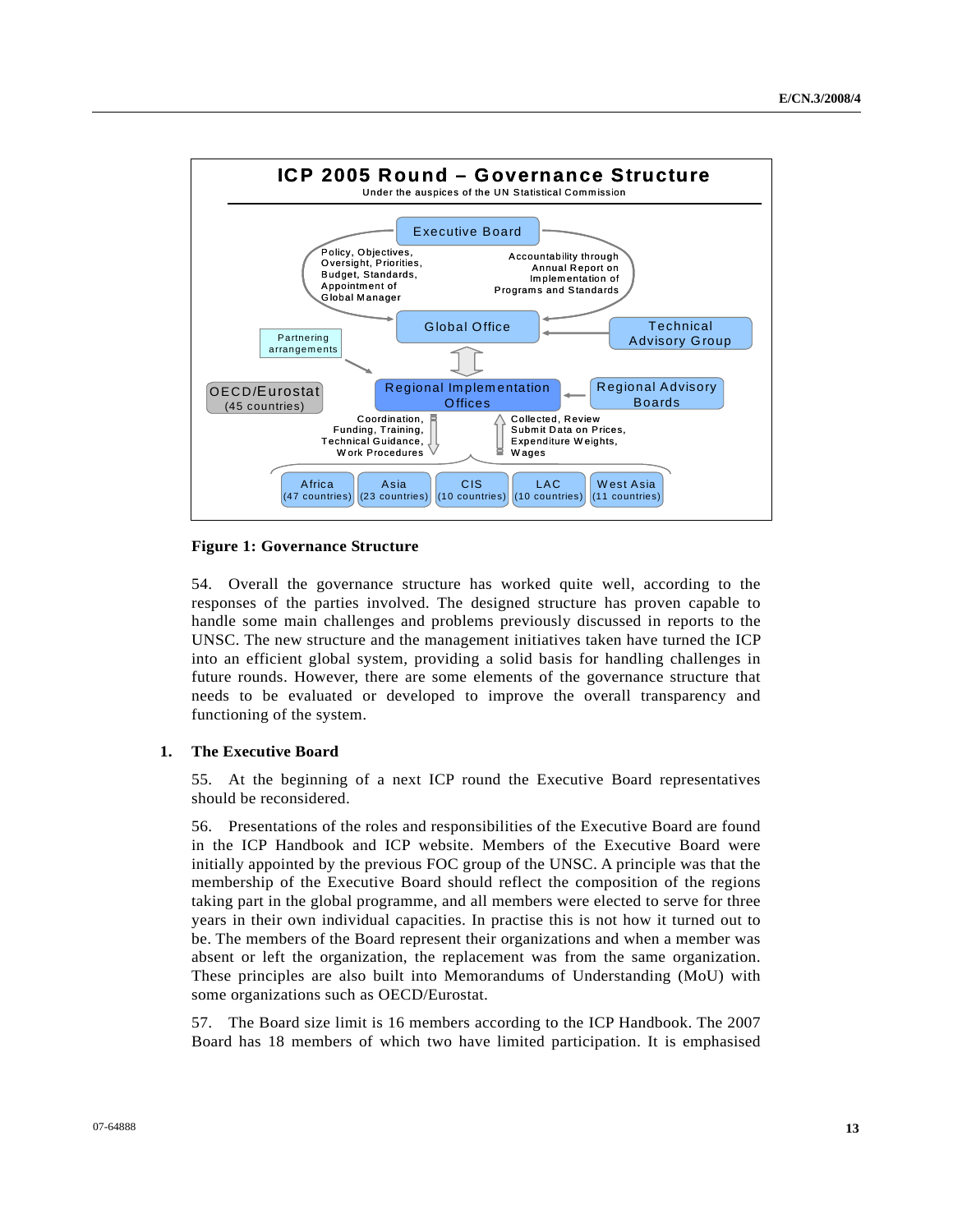that the Board is able to co-opt new members if and when the need arises, subject to the overall size limit.

58. The permanent members include the World Bank, IMF, United Nations Statistics Division (UNSD), Eurostat, OECD, and a representative from each regional coordinating organization. A number of reasonable arguments could be seen for having permanent memberships for parts of the Executive Board. A permanency for the main donors, user organizations, regional agencies allow for stability and continuity in the Executive Board as well as for the organizations. The competence and capacities of these members are in general important for discussions and decisions on ICP strategies.

59. As concerns the group of rotating members the criteria for membership needs clarification, first of all for the sake of transparency. In addition to the personal qualifications and experience (seniority), emphasis has been on including representatives for large regions and from major countries or economies in the regions.

60. There seems to be a tradition that the appointed FOC, at the end of a current round, should express opinions and take a role in forming a new Executive Board. This FOC points at the need for a transparent system for appointing rotating members.

There is a need for establishing a transparent system for appointing the rotating members of the Board.

#### **2. Global Office**

61. The ICP Global Office is located at the World Bank's headquarters in Washington, D.C. Its activities are financed from the ICP Global Trust Fund established at the World Bank and follows World Bank administrative and fiduciary rules and regulations. The Global Office reports, through the ICP Global Manager, to the Director of Development Data Group (DECDG) in the World Bank. On matters related to the execution and implementation of the ICP mission, its policy, programmes, priorities and standards, the Global Manager acts within the directives provided by the Executive Board and within the framework of the work programmes and budgets approved by the Board.

62. There is evidence that the World Bank has done a very competent job. However, in practice the World Bank has been more than the host of the Global Office. This became more and more evident as the programme progressed and issues emerged regarding the confidentiality of data, workplans, staffing, and funding. When the World Bank agreed to host the ICP, it became a part of the DECDG work plan making its director accountable to the World Bank for the programme. When issues emerged about the location of the global data base and confidentiality, it was World Bank rules that prevailed with the DECDG director accountable for both, not the Global Office.

63. Usually most issues encountered have been resolved due to effective communication between the Chair of the Executive Board and the Director of DECDG in the World Bank. Even for future rounds there will be grey areas that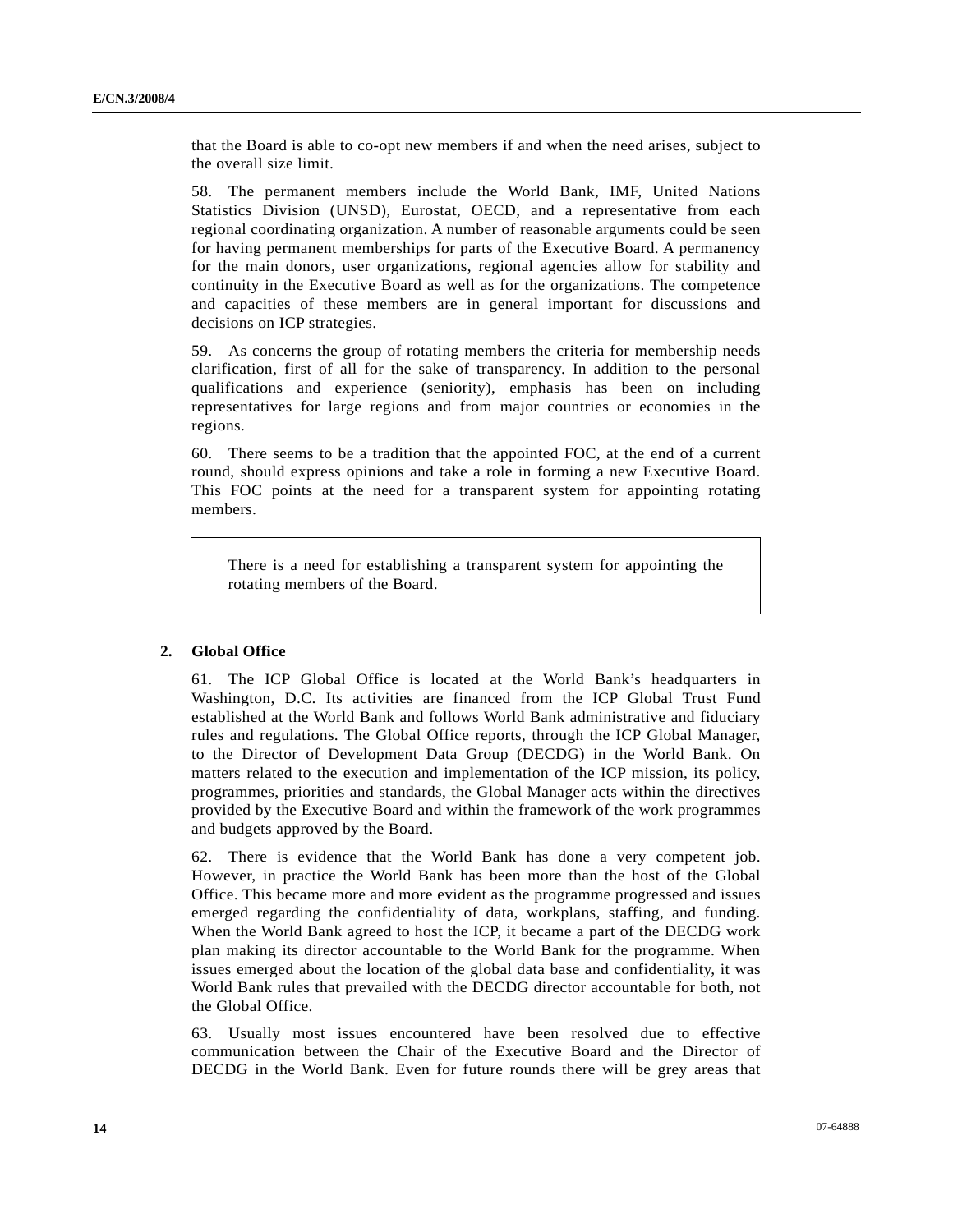require ongoing effective communication between the Chair of the Executive Board and the institution hosting the Global Office. For the future the role of the host organization needs to be recognized and clarified. The twin roles and respective responsibilities of the Global Manager to the host organization and the Executive Board should be addressed as well.

64. A document with terms of reference clarifying the future roles and responsibilities of being a host organization should be prepared. The document should address the responsibilities of the Global Manager to the host organization as well as the reporting and relations to the Executive Board.

65. The Global Office's role as a secretariat for the Executive Board should be clarified. The Office is responsible for coordinating different parts of the ICP programme, including strategic, operational and technical issues. The Global Office should report mainly to the Executive Board, and not to the host institution.

Terms of reference should be prepared, clarifying the roles and responsibilities of being the host organization.

66. Before deciding on a next round host organization it should be discussed whether the experiences made from the current round should lead to some amendments in how to organize the Global Office. Ahead of the next round a staffing plan should be prepared and agreed from the very outset. To establish stability in staff, long-term appointments should be given priority. Moreover, the ICP should gain from drawing on external competence and capacity. It is acknowledged that it is not essential that the Global Office run the Ring comparison. Instead, an operational agreement could be made with an NSI if it was sufficiently well resourced. The Global Office capacity and competence on price statistics, survey related matters as well national accounts issues could gain from establishing partnering arrangements with some NSIs. Regardless, there has to be close collaboration with the regions as much of the price data used in the Ring will come from the regions.

For strengthening the Global Office competence and capacity on price statistics, national account issues as well as running the Ring survey programmes, it is recommended that a partnering arrangement be established with one or two NSIs from the outset of a next round.

67. The DECDG of the World Bank has indicated it would be prepared to host the next round if this has the support of the global statistical community and there are very clear directions on the changes to the ICP Programme. These are important for facilitating discussions with the World Bank Executive on the arrangements for the next round.

A decision on the host organization for a next round should be determined as soon as possible.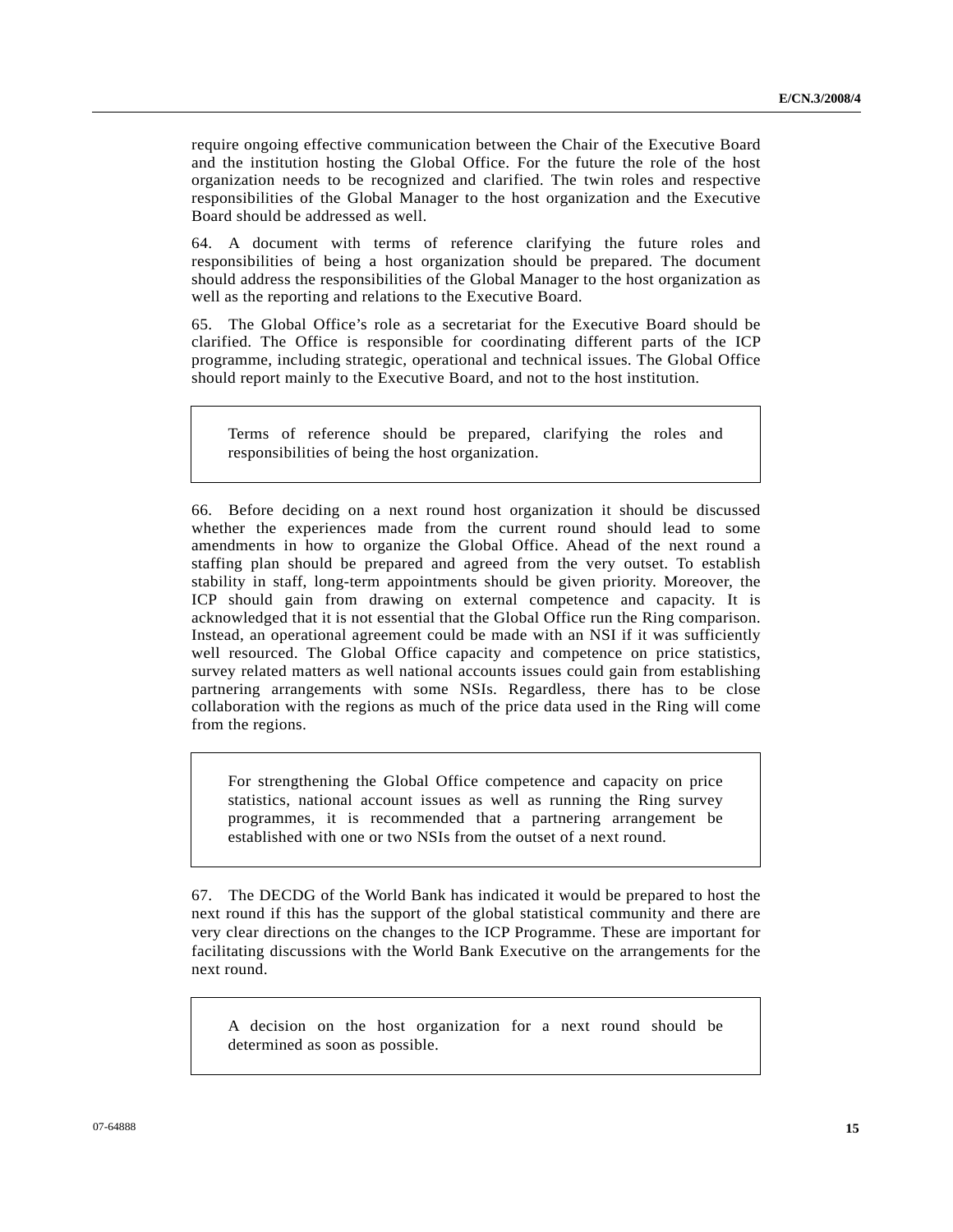#### **The role of the Global Manager**

68. The following paragraph comes from chapter 2 in the ICP Handbook illustrating the twin roles of being Global Manager:

"*The Global Office reports, through the ICP Global Manager, to the Director of DECDG in the World Bank. On matters related to the execution and implementation of the ICP mission, its policy, programmes, priorities and standards, the Global Manager acts within the directives provided by the Executive Board and within the framework of the work programmes and budgets approved by the ICP Board.*"

69. One of the challenges of the Global Manager was to find and maintain a balance between the World Bank and the Executive Board when dealing with various issues involved in the complex organization. Although good governance has been shown in finding viable solutions, the twin roles and respective responsibilities of the Global Manager should be addressed.

70. The Global Manager should have management authority over the ICP staff. This implies that the Global Manager should have the responsibility to recruit staff and provide performance evaluations etc. It can be argued that the arrangement adopted relieves the Global Manager from the management responsibilities in order to concentrate on coordinating the ICP. However, a likely negative outcome could be that the arrangement causes difficulties over time in diminishing the Global Manager's authority. It is recommended that this pending management issues is solved before a new Global Manager is appointed.

The responsibilities and authority of the Global Manager should be strengthened, in line with the mandate of the Global Office.

#### **Appointing a new global manager**

71. A new global manager should be appointed succeeding Fredrick A.Vogel, who will retire. It is recommended that the selection of a new manager should follow the principles of international competition as adopted in 2002. The current manager was appointed through a competitive process managed by a subcommittee of the FOC and the DECDG of the World Bank.

72. An important role of the Global Manager is to establish credibility and a sense of partnership with all partners being involved in the ICP programme. The FOC recommends that a new subcommittee is appointed to avoid confusion of roles and to clarify the independence of the selection process. It is suggested that the members of the subcommittee should comprise the Chair and two representatives of the Executive Board. Furthermore it is suggested that the subcommittee is extended with a representative of the host organization to form a selection panel. The final decision should be made by the subcommittee.

The Global Manager should be appointed by a subcommittee from the Executive Board members.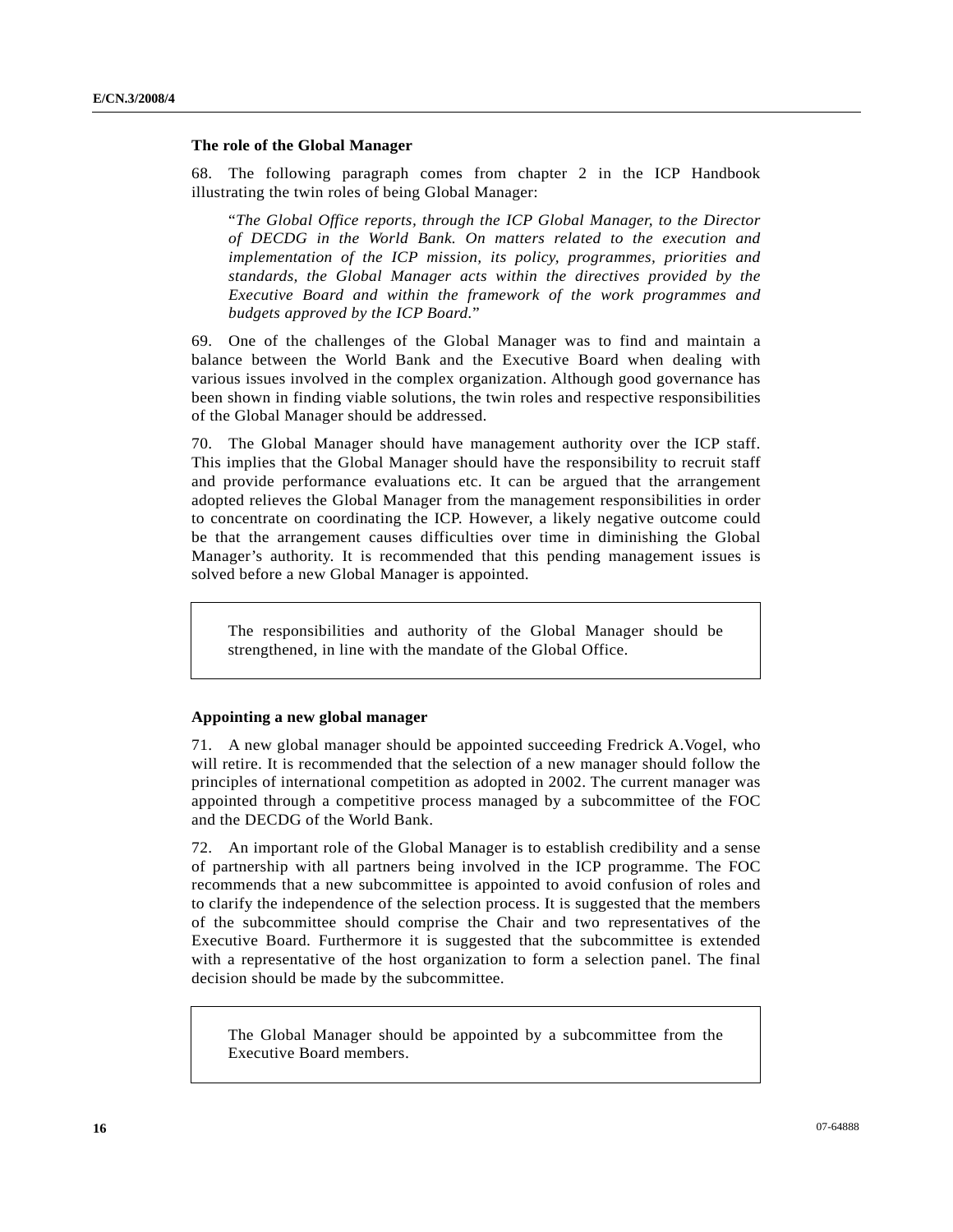### **3. The role of the OECD/Eurostat programme with the Global Office**

73. Close collaboration between the global ICP programme and the programme in Europe and OECD is essential to the success as the global programme can take advantage of the long-term experience of OECD and Eurostat countries. The two programmes collaborate in several areas. The results from the two programmes are merged with that of the ICP to produce a single agreed global database.

74. Eurostat and OECD are members of the TAG which is responsible for research and advice on methodological issues in the ICP programme. Several of the Eurostat/OECD methods have worked as a model for developing the corresponding ICP methods. Similarly, the SPD (Standardized Product Descriptions) developed for the ICP programme has been adopted by the OECD/Eurostat programme. For the new GDP components, efforts have been made to establish a common basis for comparison. As part of the Ring Comparison some Eurostat/OECD group countries have participated in the ICP surveys covering all GDP components. As concerns cooperation on governance issues senior managers from Eurostat and OECD take part as permanent members of the ICP Executive Board.

75. While Eurostat and OECD conduct their PPP programmes independently of the ICP, they participated fully in the Ring programme. Eurostat provided the funding support needed by the Ring countries in their region for the extra data collection. The UK ONS (Office for National Statistics) coordinated the Ring programme for Eurostat/OECD region.

76. The role of Eurostat/OECD and the Global Office was not well defined from the start of the current round. However, a working relationship for the ICP 2005 round is articulated and documented in a letter of agreement signed in February 2007. The agreement clarifies the roles and responsibilities of the respective organizations.

77. Although steps have been taken with the current agreement there still appears to be a need for strengthening the relationship on a mutual basis. A revised letter of agreement should be established from the outset of the next ICP round.

78. A more direct working relationship should be established between the two programmes allowing for the ICP to benefit from the greater experience in Eurostat and OECD. This could include the mutual representation in regional meetings and workshops. One could also consider if Eurostat and/or the OECD should locate a person in the ICP staff. This person would fully participate in ICP activities, but also provide a more constant liaison. The current letter of agreement should be expanded for the next round to include more about respective funding responsibilities for the global programme.

79. A pending issue among the two programmes is how the CIS region participation should be coordinated. The problems met in the 2005 round both in the regular survey as well in the Ring comparison should be avoided. From the outset an agreement should be made deciding on how to the CIS regions should participate for future rounds.

There is need for strengthening the working relationship between OECD/Eurostat and ICP on a mutual basis.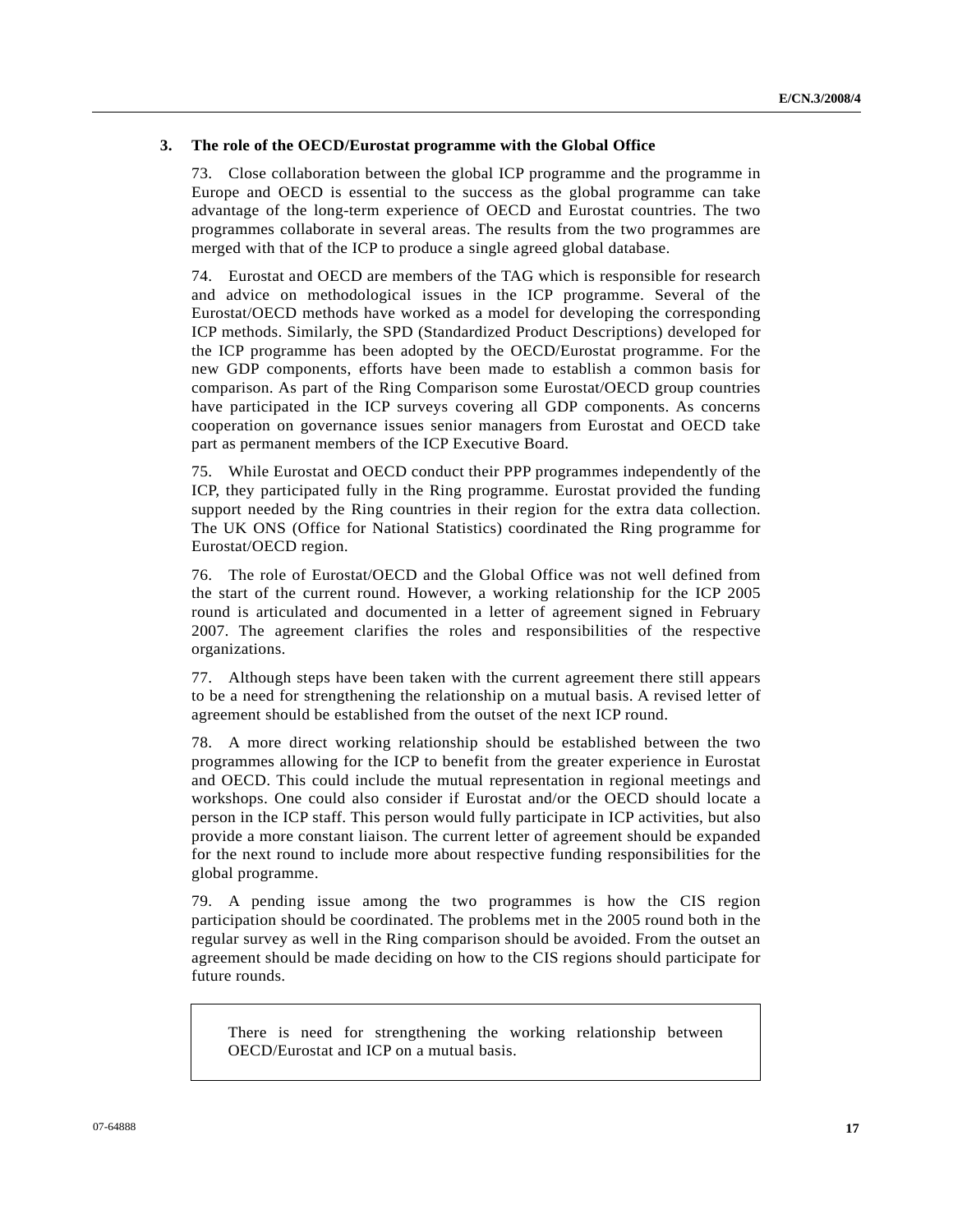#### **4. Partnering arrangements**

80. At an early stage in the ICP 2005 round it was acknowledged that the regional organizations needed assistance on handling the complex statistical matters involved. For providing assistance partnering arrangements were established between each regional agency and one/two NSIs. Due to several reasons such arrangements were not established in all regions. Arrangements established for the 2005 round:

 (a) Australian Bureau of Statistics (ABS) and the Asian Development Bank (ADB);

 (b) Statistics Canada (StatCan) and the United Nations Economic Commission for Latin America (ECLAC);

 (c) ONS UK, and Institut National de la Statistique et des Études Économiques (INSEE), France and the African Development Bank;

(d) The ONS UK and Eurostat/OECD/World Bank;

(e) Rosstat Russia and the CIS Statistical Office.

81. Overall, the arrangements established seem to have worked well. The experiences made by regional agencies according to our information are mainly positive. It is argued that partnering arrangements should be continued for future rounds and further developed based on present experiences. Most arrangements have worked with two main targets:

 (a) Providing technical and management assistance and support to the regional agency;

(b) Building capacity and competence — on regional and national levels.

82. The technical and management assistance to the regional agencies covers a wide range of tasks that to some extent have been approached differently across regions. An important initial task in most regions was the development of the regional product lists. For some of the arrangements direct assistance and support to the NSIs was included — especially in African countries. All in all these were positive experiences. Some of the countries urge for further assistance with some of the challenging initiatives started.

83. The funding of the partnering arrangements differs somewhat though most are based partly on funding institutions supporting the institutional capacity building involved. This was the case for ONS, INSEE, ABS and StatCan though the size of funding might have differed. To some extent the NSIs have contributed with own funding. In some cases the ICP Global Office has been a part in such agreements and contributed to the funding. For most regions there have been regular meetings handling strategy as well as reports on operational progress.

84. Regarding capacity-building there seems to be larger differences across the regions. The African initiatives appear to be the most comprehensive and reflect the special needs for this region. There are well developed plans for future initiatives worked out developed in collaboration with and funded by international organizations.

85. In most regions there has been emphasis on training of price statisticians and national accountants using seminars and workshops. From the participating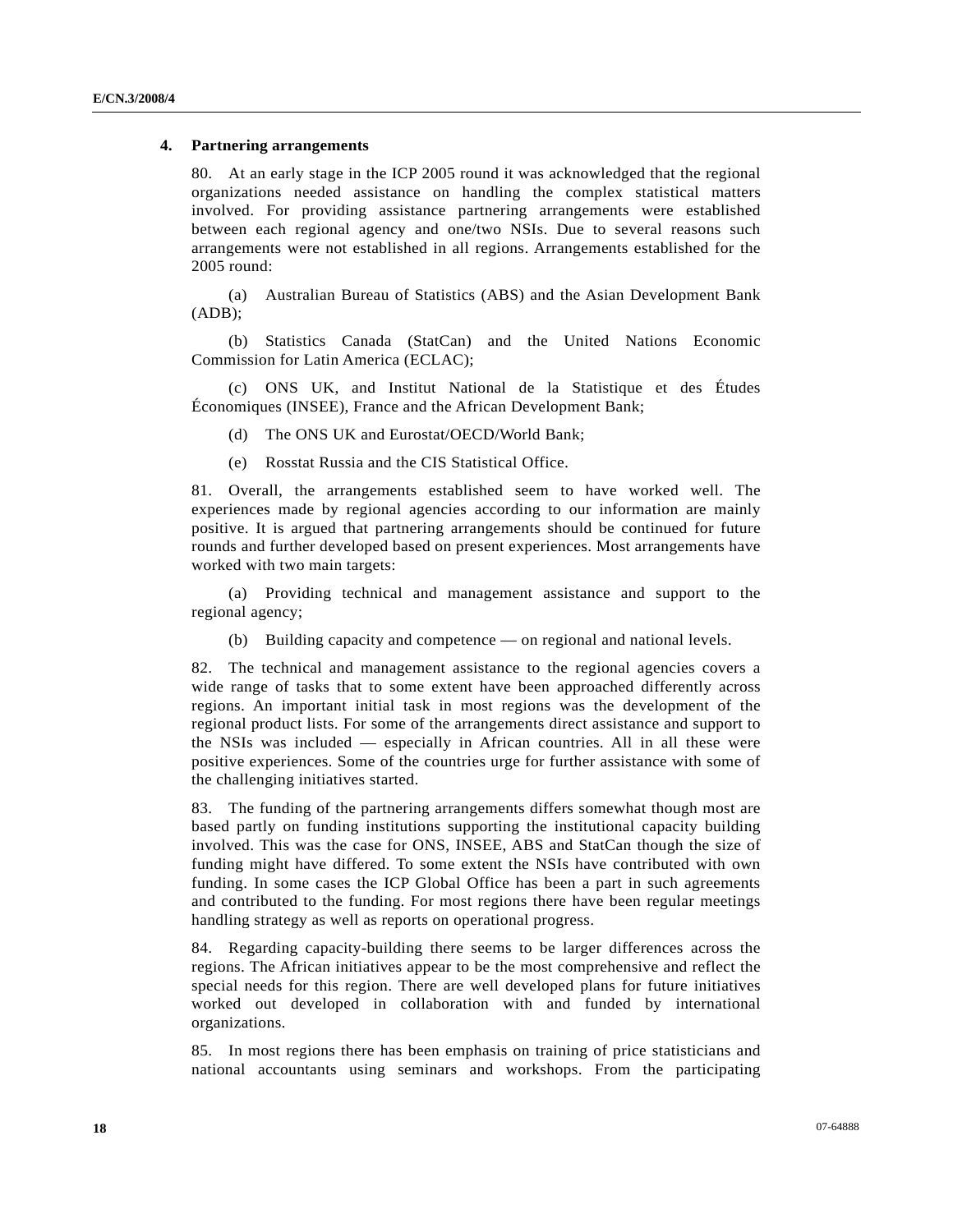countries point of view these have proven useful covering the various stages of the survey programme working with the preparation of product lists, and later on data collection, validation and verification. Some of the countries emphasize the importance of network building among statisticians. In a few cases some more in-depth capacity and competence initiatives seem to have been taken directly towards integration of ICP in the national CPIs or cross national harmonizing of the CPI basket.

Partnering arrangements should be put in place from the outset of a next round. The arrangements should more explicitly build long-term national capacity and competence.

# **B. Communication**

86. The ICP website is the centre for information about the ICP. This is a wellorganized site providing broad information on the ICP, the entities involved, the activities, the survey programmes and important uses of the PPPs. For each region there is a separate page providing information on the region as well as status reports on progress and other relevant information. The site contains important documents on the ICP surveys and methods, the Handbook, the Operational Manuals as well as research and development. Information about new methods and tools are briefly presented.

87. Transparent information on the various issues has been a central element in the processes leading up to the dissemination of final global results. The information strategy has emphasised providing insight to stakeholders and public in general. For the Executive Board, the TAG and the meetings with the regional coordinators, the minutes from each meeting being held have been made available from the ICP website.

88. One observation is that there have been many meetings for some of the entities. For the current round one should keep in mind that the 2005 round has implied major changes in the methodological aspects as well as in the governance. Based on the new governance platform established and the experiences gained throughout the present round one should expect that this will gradually converge to planned meeting frequencies when a new round start. At the same time, for future rounds the role of the regional coordinators is likely to be even more important in their execution of effective governance not only within a region but also to a larger extent across regions.

89. The ICP Newsletter or ICP Bulletin offers a number of relevant articles to the users on the various ICP issues covering governance, in depth presentations of new elements in the survey programme, some country reports on the experiences made using the new tools introduced. The newsletter is available in five languages.

The next round of the programme should be adequately funded to support workshops and other activities essential to exchange information and maintain open communications.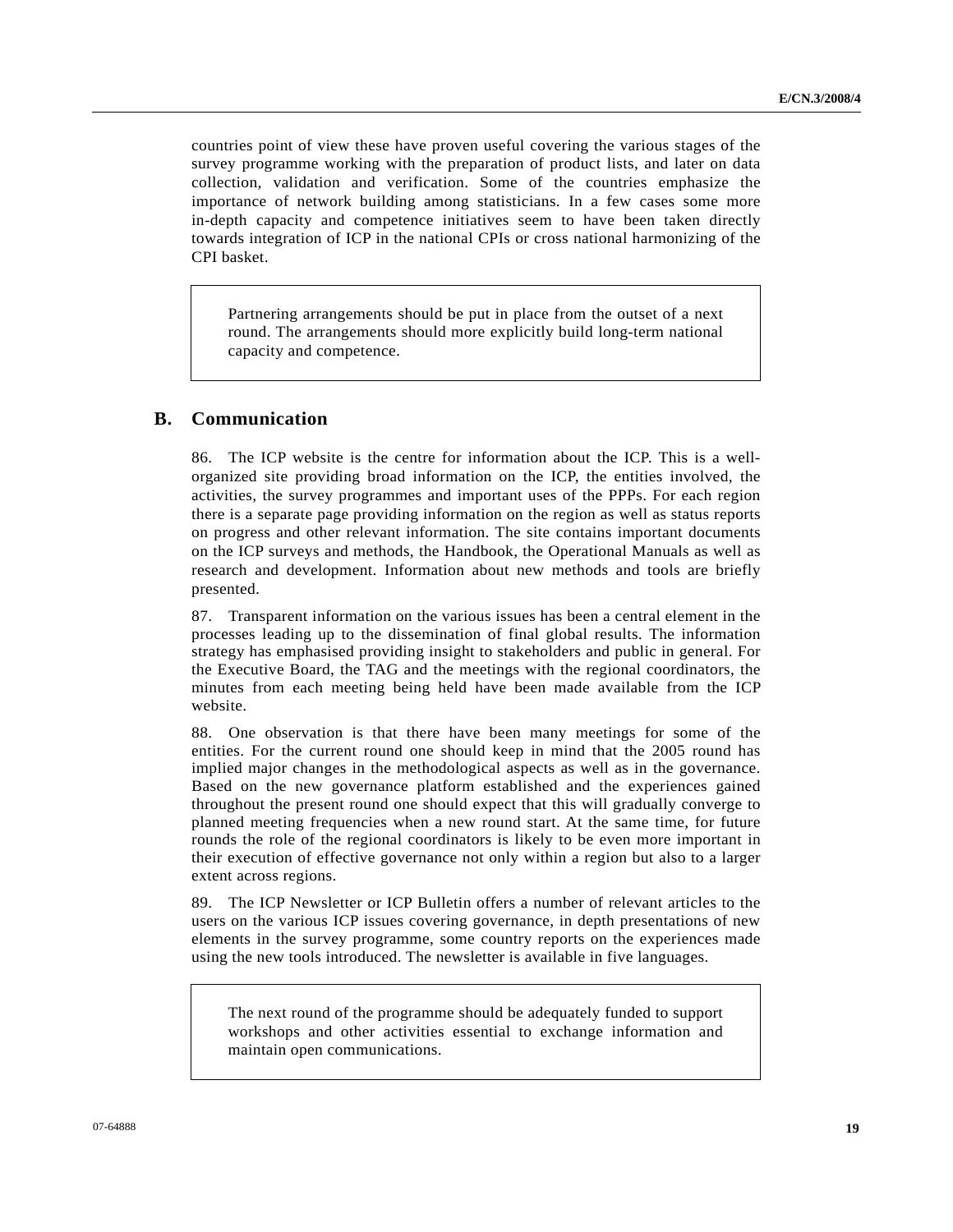### **C. Capacity-building**

90. The ICP 2005 has represented a learning challenge for all entities involved though especially for the global, regional, and national coordinators. A wide range of quality improvements have been introduced for the household consumption part implying a vast number of challenges to the participating countries. For a large number of countries work has been extended to cover all GDP components representing new areas for the national statistical programmes, capabilities and competence. Along with new methods the principles, routines and procedures have been adapted, and in line with this, the operational manuals and the ICP handbook have been rewritten. A set of new tools were as well introduced to improve quality through standardization but also to assist the national statisticians in their work.

91. For the 2005 round capacity-building has been an integrated part of the continuous process for improving data quality. The participating countries have been introduced to the new elements in several ways. Regional coordinators have as far as possible provided assistance and support to solve the various problems encountered. In addition the regional seminars and workshops on prices as well as national accounts (NA) have been important forums bringing the statisticians together for presentation and discussions on new methods and operational practice.

92. From a country perspective, there have been a great number of subjects to address, comprising how to work with new concepts, sampling issues, national coverage and scope, introducing new standards and classifications, preparing regional product lists (SPD), and handling the compilation, estimation, validation and technical issues on transfer of data to the regional coordinator. And later on, the regional validation seminars brought the national practitioners together.

93. Important contributions to capacity building have resulted from the direct and indirect learning on regional and national level. Regarding future rounds, further steps exploiting the synergies between the ICP and the national statistical programmes should be taken. Some frequently discussed initiatives are:

(a) Integrating the ICP consumption product lists into the national CPIs;

 (b) Harmonizing CPIs on subregional level based on ICP product specifications;

 (c) Integrating the periodic national household budget surveys (HBS) for utilization in the NA.

94. Exploiting these approaches on a sustainable basis requires that the international standards and classifications (among which Classification of individual consumption by purpose (COICOP)) developed for the purpose of the ICP should be implemented. This comprises as well the SPD tool being used in preparing the CPI product specification list in general.

95. According to the FOC regular survey more than 80 per cent of the participating countries are of the opinion that there is potential for integrating ICP and CPI. So far, experiences from attempts of integration are mixed. One of the problems faced is that the CPI product specification does not meet the ICP requirement for details reflecting the challenges when making spatial comparisons of prices versus comparisons in time.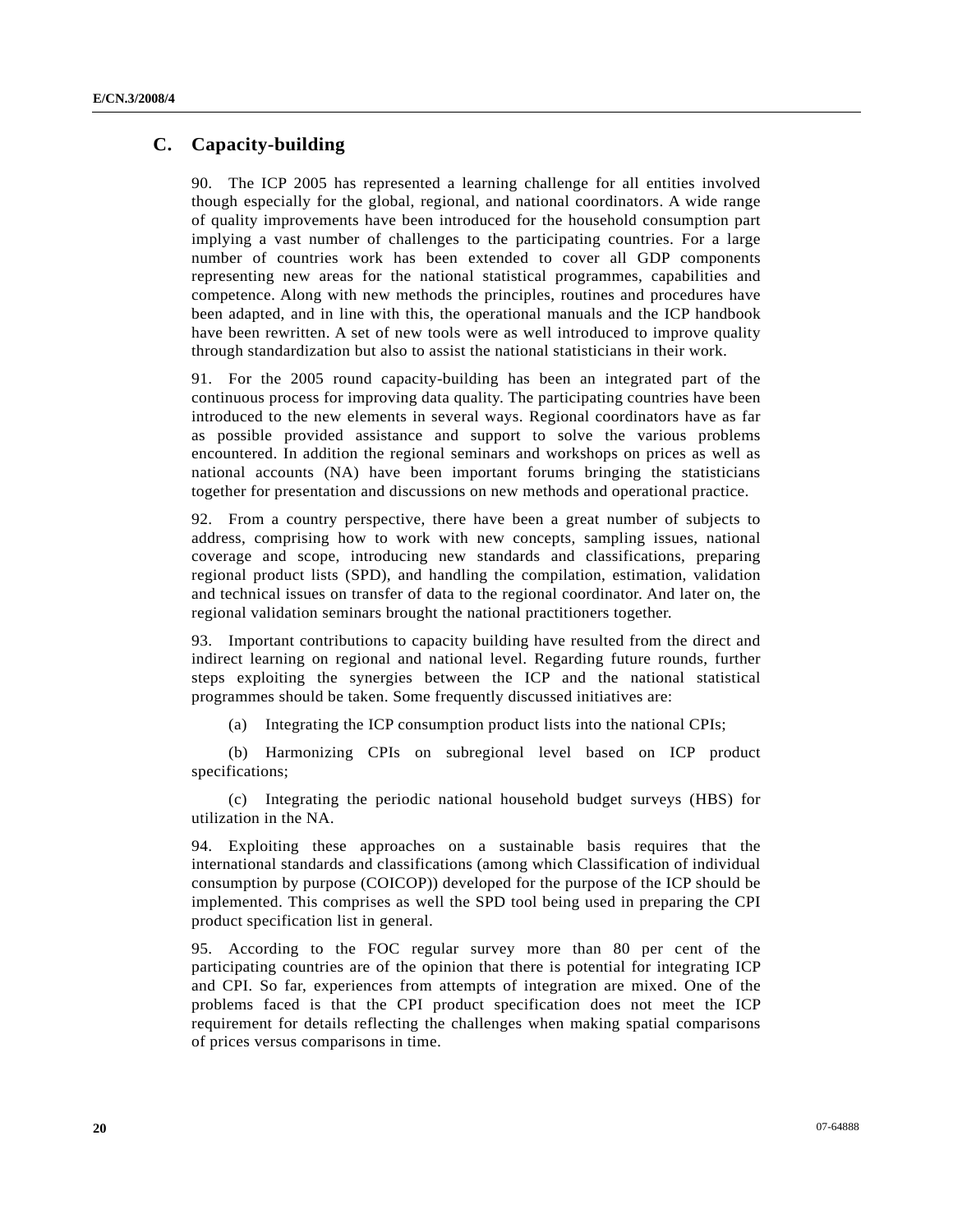96. As a basis for the Latin American region ICP consumption surveys, a common product list from the regional harmonized CPI was adopted. A similar solution was as well used by the CIS region countries. The FOC regular survey comments from Africa and Asia indicate that there are subregional initiatives on harmonizing work with respect to regional consumption product lists as a starting point.

Capacity-building on regional and national levels must have high priority with large emphasis on integrating the ICP efforts on prices and NA with the national statistical programmes.

### **D. Continuation of the ICP**

97. A fundamental question addressed by the FOC is whether the ICP should continue. Given an affirmative answer, a follow up issue concerns frequency and what the next benchmark year should be. This will again require a decision on the coverage and scope of a next round. For several reasons, a decision on continuation should be taken in early 2008, recognising that there are a number of details that still need to be sorted out.

98. The 2005 round of ICP has obviously been a major step forward in developing a system of calculating PPPs on a global basis. Much more resources than before have been put into improving the methods and routines for collecting data, preparing operational manuals and a handbook. In addition, tools for preparing the lists of products have been developed and used in preparing the data-collection surveys, estimation and validation, for transfer and for regional validation. The basis for producing PPPs is clearly much better than in previous rounds. For expanding the coverage to the full GDP level, a number of new methods have been developed as well. The communication aspects between entities in the governance structure have improved and, as a result, a more transparent process has been achieved. There are some aspects of regional communication that require further attention.

99. As concerns the promotion of the ICP in the user environments some challenging steps remain to be taken. An important step was the decision to establish a Forum comprising all interested stakeholders. This provides an open channel for discussion on the various aspects of the ICP. A first meeting in the Forum is scheduled to mid-2008. Moreover, users' point of view typically emphasise the importance of availability of data and time series aspects. More frequent ICP surveys are welcomed.

100. As seen from the participating countries point of view, the combined elements of the ICP 2005 round constitute a sound basis for continuation and for building credibility. A large majority of countries have a positive attitude as concerns participation in future rounds. Still, one should not ignore that there could be conflicting opinions regarding willingness to enter into a new round. For many countries the many new elements of the current round have been challenging. Adapting to the survey programme and quality issues involved requires more experiences and time with the new structure and organization established.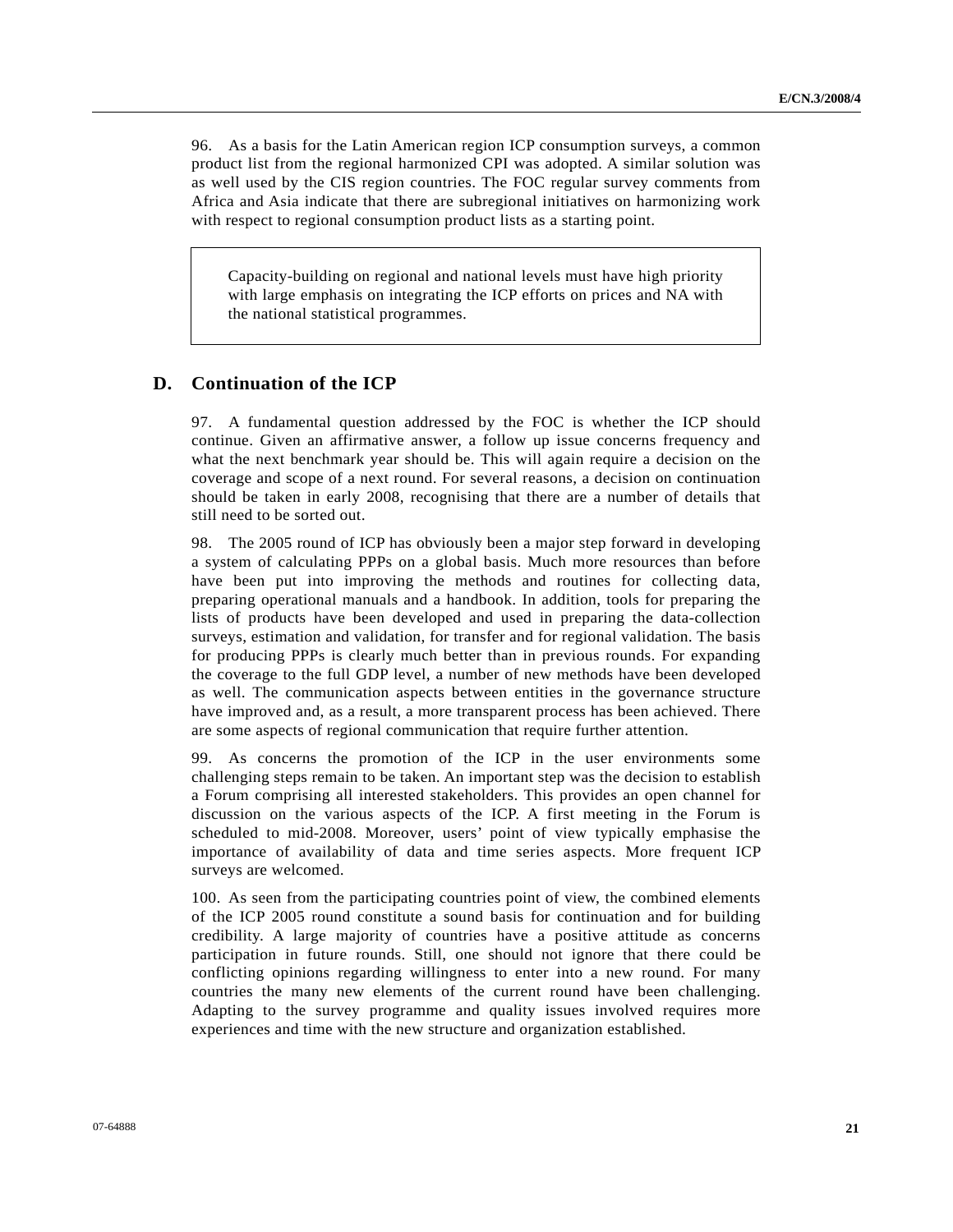The ICP should be continued, drawing on the main elements of the current governance structure and the experiences obtained during the current round.

101. A rapid decision on continuation is probably necessary to avoid dismantling the world-wide organization structure that is established in the current round — in the NSIs, the regional agencies, and the Global Office. This is especially a challenge for the smaller countries and statistical institutions that normally are vulnerable in terms of turnover in staff. This could as well become a problem within the regional organizations.

102. Budget affordability is an important issue. This applies globally, regionally and nationally. A number of countries, both large and small, have experienced a significant increase in the workload. This cannot be continued for a next round without initiatives for easing the overall burden. A balanced reduction in the number of ICP consumption products could help to achieve this. This should, however, be combined with initiatives aimed at aligning the ICP more closely with the prices and NA work of NSIs.

103. The funding of ICP 2005 was provided by a limited number of donors, and the World Bank carried the greatest burden. Major contributions at the national level for the global programme came from the DFID in the UK, the AusAid in Australia and the CIDA in Canada. Contributors at the international level included the IMF and the UNDP. Funding support from the global trust fund was provided to most of the regions. However, most also conducted their own fund-raising efforts which contributed significantly to their regional programme. Periodic status reports were provided to the donor organizations to keep them informed on progress.

A long-term funding commitment by all stakeholders is of utmost importance for the continuation of the ICP.

104. What should be the next benchmark? The common attitudes among stakeholders definitely seem to favour a next benchmark within the next 2-3 years. 2010 has been suggested in the FOC group emphasizing the need to keep the momentum — and to send a signal to the users. Some of the participating countries have argued for 2011 as a next benchmark, based on a recommendation to align the ICP and the OECD benchmark.

105. In a long-term perspective an overall aim could be to align ICP with the OECD/Eurostat system using a 3-year rolling approach for the survey programmes. For a next round this is all too ambitious, although some steps have already been taken in the current round regarding survey components and governance system. Further efforts supporting integration of systems are required on regional and national level in continuing capacity-building and developing the national statistical systems.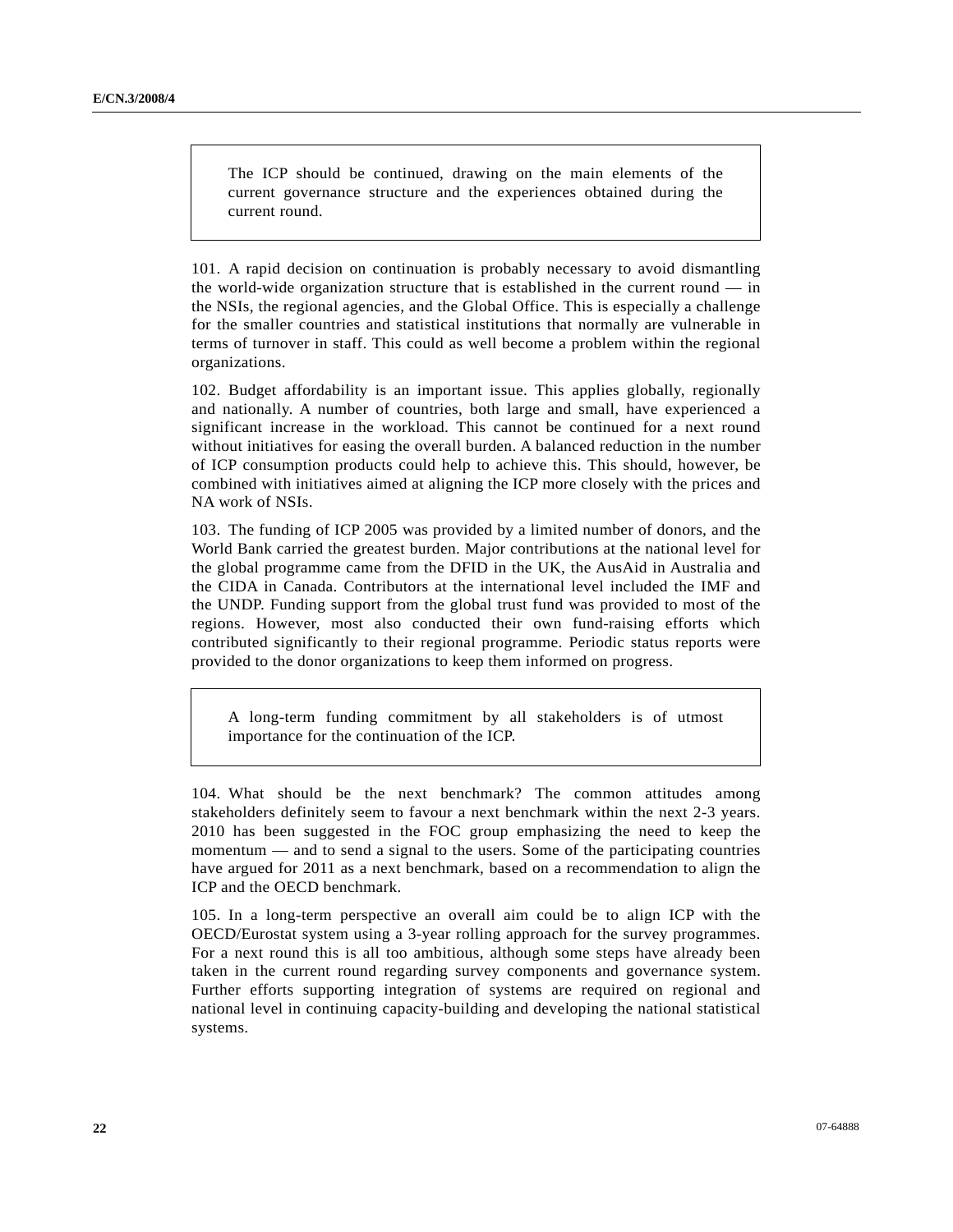The next benchmark should be 2011, allowing time to remedy any problems encountered in the phase 2 evaluations and aligning with the next OECD/Eurostat benchmark. The ICP should thereafter work with a 3-5 year frequency.

106. The decisions to be made on coverage and scope are obviously related to the funding issue, and more generally to resources and capacities available at different levels. In the user environment there is a strong support for keeping a full GDP coverage. There is a support for this among the participating countries as well, being well aware of the importance of the centrally managed survey programme developed to cover components like housing and construction.

The ambition of developing full GDP coverage of PPPs should be continued.

107. Some user environments argue for increasing the number on participating countries. Even the smaller participating countries seem to be motivated and emphasise interest in future participation in the global ICP programme. A number of the countries that did not participate in the 2005 round are of special interest when working with poverty issues and MDGs. For many of these countries the statistical capacity and competence is weak and could require support beyond what the funding situation allows. The overall evaluation and decisions to be taken on this issue should rest with the Executive Board and stakeholders involved.

### **E. National accounting issues**

108. As mentioned, the 2005 ICP round has been extended to full GDP coverage. National accounts aggregates are being used in the ICP serving in the role as weights in the aggregation process and frame for the ICP results, in particular GDP and individual consumption. There are a number of issues in the countries' national accounts that may heavily affect the final result, and which should therefore be reviewed as part of an overall evaluation of the ICP.

 (a) The approach taken for the ICP comparisons is the one from the expenditure side, enabling comparisons of levels and structures of the principal components of final demand. A disadvantage with this approach is that industries are not identified for productivity comparisons. The approach taken means that PPPs are calculated in three stages: at the product level, at the group product level and at the aggregated levels. The weights used for the latter are the expenditures for the product groups, and these are preferably to be found in the categories of expenditures in national accounts.

 (b) On the full expenditures breakdown, the United Nations 2006 Yearbook of *National Accounts Statistics* reveals that virtually all (125) of 127 countries providing both NA and ICP data do have such a breakdown on expenditures. Another 19 countries (mostly African) following the ICP do not have NA data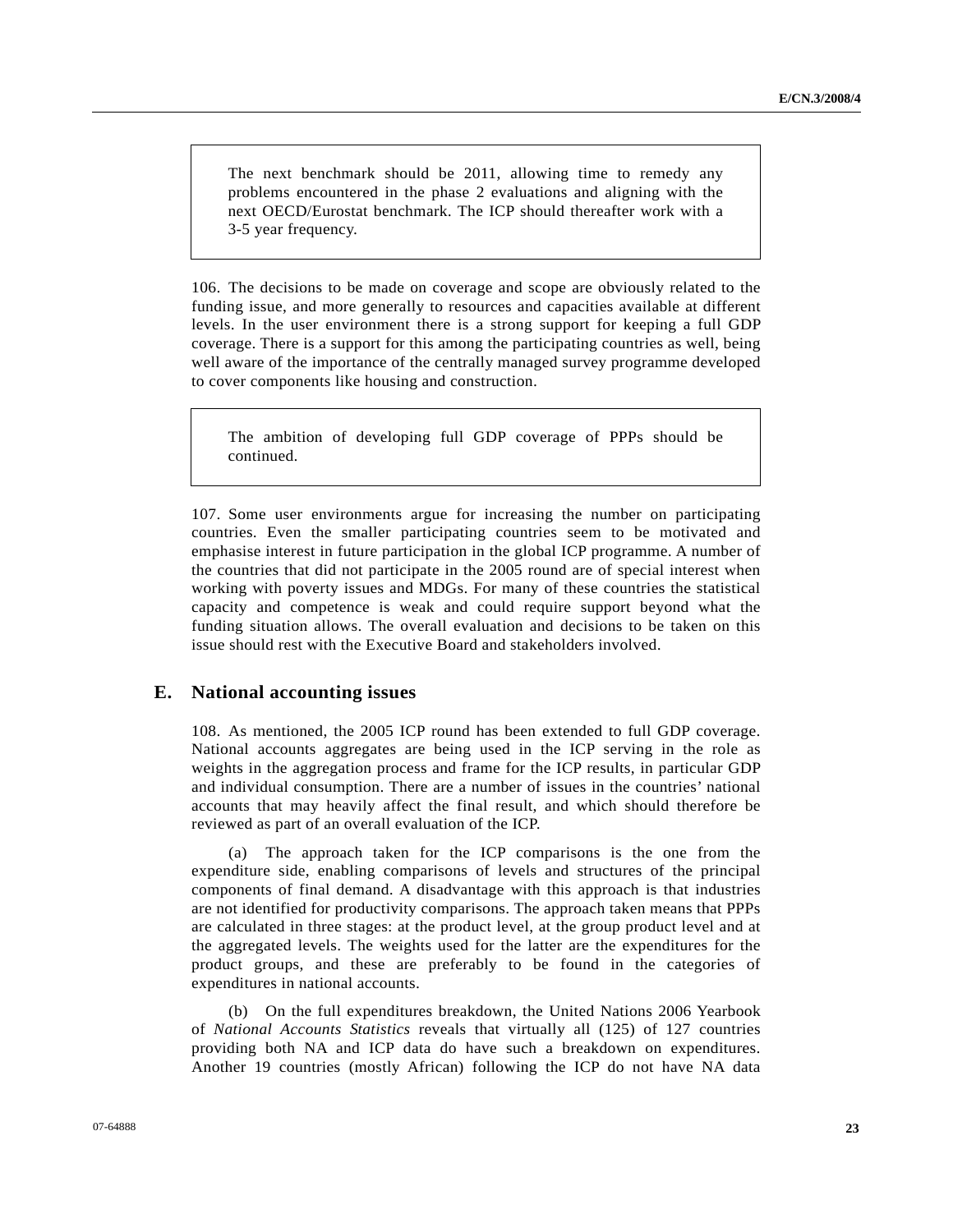published at all in the Yearbook. On the individual consumption expenditure breakdown, 63 ICP countries, or just one half of the countries with the aggregated final expenditures, publish such a detailed breakdown. Thus, as many as 83 ICP countries, therefore, lack this key table. This group includes countries like Argentina, Bangladesh, China, Egypt, India, Indonesia, Nigeria, Pakistan and the Sudan.

 (c) PPPs are used to convert national final expenditures on product groups, aggregates and GDP of different countries into real final expenditures. PPPs and real final expenditures provide the price and volume measures required for international comparisons. Three sets of indices are typically derived (all utilizing the NA framework): indices of real final expenditures, indices of real expenditure per head, and comparative price levels. Certainly, there are limitations to be made to these price and volume indices, depending also on the reliability of the expenditure weights and the price data.

 (d) The final expenditures should be broken down by product groups called "basic headings" — according to a common classification for prices and expenditures. The basic headings levels are the building blocks of the comparisons. In practice, coverage is determined by the lowest level of final expenditure for which explicit expenditure weights can be estimated. Such level of details is rarely found in the national accounts. The FOC Regular Study confirms that this is a problem. More commonly, the most detailed data may be extracted from the household budget surveys.

 (e) Valuation is important for providing comparable volume measures: expenditures valued at purchaser's prices require that — for consistency reasons the prices should be purchasers' prices, i.e. market or transaction prices, and representative of their final expenditure on GDP.

 (f) The prices reported in the ICP need to be consistent with the prices underlying the national accounts, otherwise the denominator (i.e. the PPP) will not be consistent with the numerator (i.e. the national accounts) resulting in fallacious comparisons. This is particularly the case where market prices are not always easily established, such as in health and education.

109. While it is important to have complete and comparable breakdowns of expenditure at the basic heading level, it is even more important to have complete and comparable levels of GDP. In other words, the same definition of GDP should be applied by all countries (1993 SNA not 1968 SNA for example). Furthermore, the GDP estimates should be exhaustive including estimates of the non-observed economy, own-account production, owner-occupied housing, small unincorporated enterprises and making imputations for survey non-response.

110. The results obtained from the part of the FOC Regular Survey on breakdown of expenditure to basic headings, address issues on communication as well a heavy workload in a great number of countries. Establishing a data basis for meeting the basic heading weights specifications has been quite a challenge for the ICP countries. When producing the basic headings weights for the 2005 round, information from the national household budget surveys (HBS) were used where available, and these surveys will have high priority as source in future rounds. International efforts on preparing and conducting HBS need to be coordinated and as far as possible synchronized. It should as well be mentioned that the HBS data in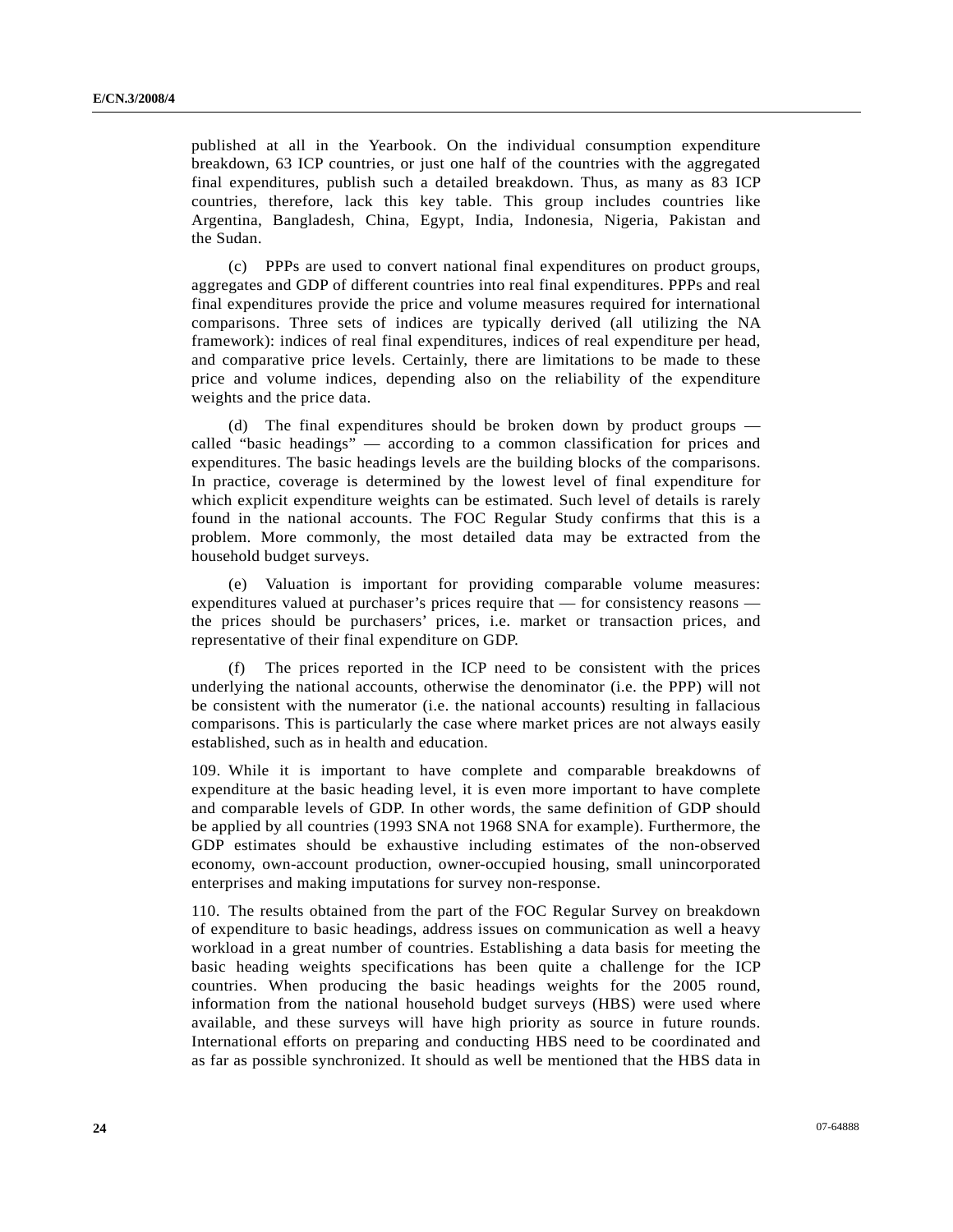general are not adequate in representing expenditures by wealthier parts of the population. The list of problem areas emphasized by the ICP countries should be addressed in Phase 2 of the review in greater detail. Important areas are construction and government services, and assigning weights for missing information.

111. The survey reveals that some countries have not been involved in the work on weights (Latin American countries). This is unfortunate when having focus on capacity-building and implies that the countries do not have the opportunity to gain from useful experiences.

112. In conclusion, it should be noted that features of national accounts being involved in the ICP work underline the fact that they are of utmost importance to the results. Characteristically and critical, it is seen that a great deal of imputation is implied in the weights issue.

A lesson learned is that work on national accounts needs to be improved in contents, both in terms of more details and improved quality. In future rounds, ICP should be more closely aligned with statistical programmes in the NSIs, household budget surveys and national accounts.

# **V. Concluding remarks**

113. The 2005 round of ICP has been a major step forward in developing a system of calculating PPPs on a global basis. More resources than before have been put into improving the programme. The new governance structure and the management initiatives taken have turned the ICP into an efficient global system, which also seems capable of handling the challenges in future rounds.

114. For expanding the coverage to the full GDP level, a number of new methods have been developed. Tools for preparing lists of products have been developed and used in preparing data collection surveys, estimation and validation at different levels. The communication aspects between entities in the governance structure have developed. The basis for producing PPPs on a global basis is clearly significantly improved through the present round.

115. Still, being a large and complex system, there are obviously further improvements to be made in different areas of the ICP. In the present report, the FOC has focused mainly on various elements of the governance structure. A main conclusion is that the governance structure now in place has functioned quite well, and, as a result, a more transparent process has been achieved. The structure has proven capable to handle main challenges and problems previously discussed in reports to the UNSC. Among the recommendations, the FOC has stated that both the role of the Global Manager and the responsibilities of being a host institution need clarification. Several aspects of the Ring comparison communication fell short during this round and require further attention before launching a new round. Furthermore, the communication between regional and national coordinators needs to be improved.

116. To keep up momentum, a decision on continuation of ICP should be taken early in 2008. A preferable new benchmark year could be 2011. This would bring